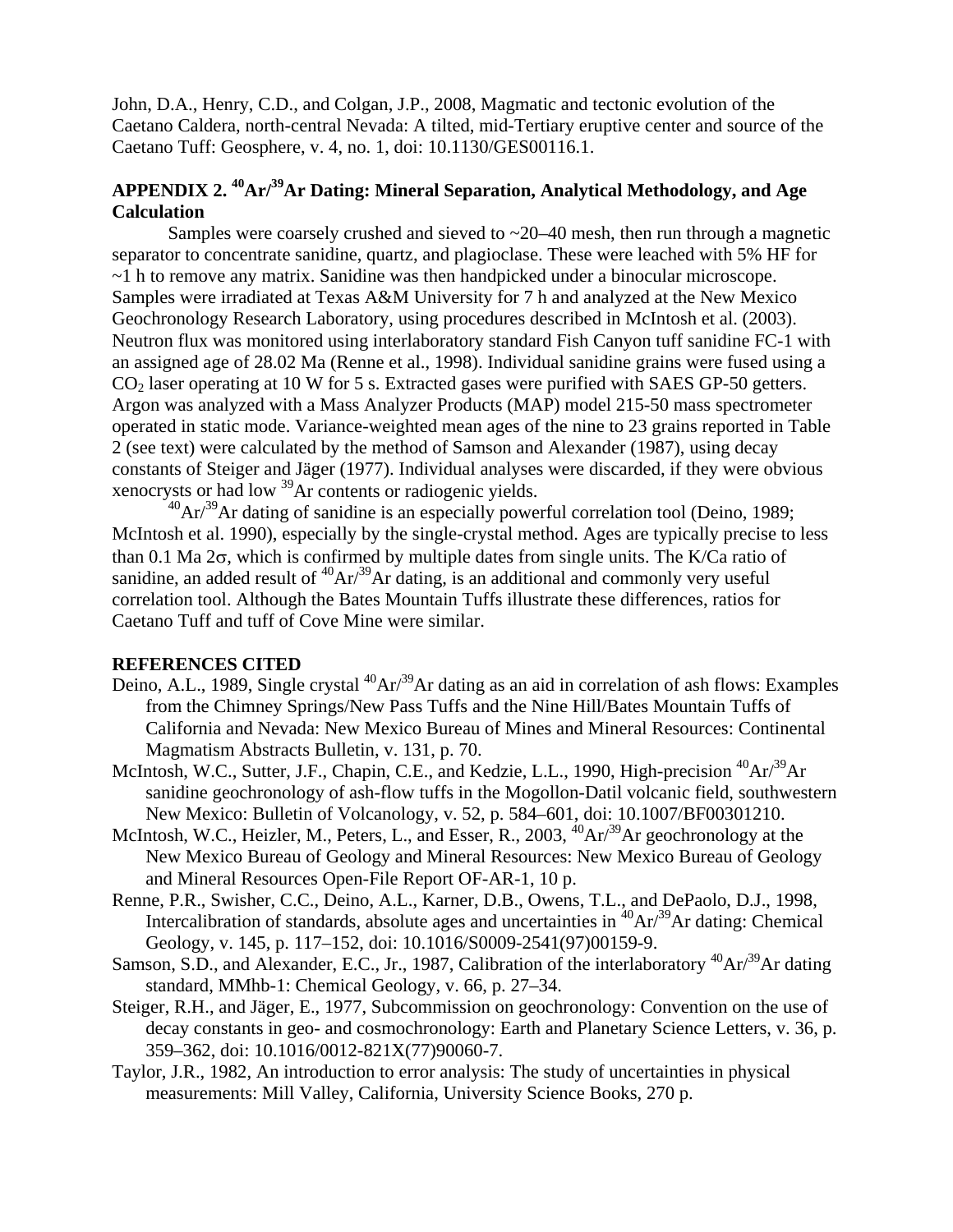| ID | AU.                             | Αľ              | analytical data, single sanidine, Caetano Turi and related rocks          |                    | K/Ca                 |         |                 |               |
|----|---------------------------------|-----------------|---------------------------------------------------------------------------|--------------------|----------------------|---------|-----------------|---------------|
|    | $40$ Ar/ $39$ Ar                | 37Ar/39Ar       | $36$ Ar/ $39$ Ar                                                          | $39Ar_K$           |                      | $40Ar*$ | Age             | $±1\sigma$    |
|    |                                 |                 | $(x 10^{-3})$                                                             | $(x 10^{-15}$ mol) |                      | (%)     | (Ma)            | (Ma)          |
|    |                                 |                 | 05-DJ-14, Sanidine, J=0.0013834±0.09%, D=1.002±0.001, NM-197H, Lab#=56435 |                    |                      |         |                 |               |
| 03 | 13.70                           | 0.0092          | 0.2000                                                                    | 16.853             | 55.7                 | 99.6    | 33.736          | 0.055         |
| 04 | 13.75                           | 0.0113          | 0.3156                                                                    | 17.924             | 45.2                 | 99.3    | 33.770          | 0.054         |
| 10 | 13.69                           | 0.0078          | 0.0927                                                                    | 24.792             | 65.2                 | 99.8    | 33.783          | 0.050         |
| 06 | 13.70                           | 0.0094          | 0.0779                                                                    | 23.728             | 54.2                 | 99.8    | 33.818          | 0.047         |
| 07 | 13.77                           | 0.0083          | 0.2861                                                                    | 22.475             | 61.8                 | 99.4    | 33.835          | 0.049         |
| 09 | 13.94                           | 0.0055          | 0.8532                                                                    | 18.068             | 92.8                 | 98.2    | 33.836          | 0.055         |
| 01 | 13.73                           | 0.0098          | 0.1022                                                                    | 22.978             | 52.3                 | 99.8    | 33.872          | 0.058         |
| 02 | 13.78                           | 0.0095          | 0.2095                                                                    | 35.116             | 53.7                 | 99.6    | 33.910          | 0.048         |
| 05 | 13.79                           | 0.0110          | 0.2306                                                                    | 15.917             | 46.5                 | 99.5    | 33.939          | 0.060         |
| 08 | 13.77                           | 0.0083          | 0.1215                                                                    | 17.404             | 61.5                 | 99.7    | 33.968          | 0.055         |
|    |                                 |                 |                                                                           |                    |                      |         |                 |               |
|    | Mean age $\pm 2\sigma$          | $n=10$          | $MSWD=1.91$                                                               |                    | 58.9 ±27.1           |         | 33.844          | 0.076         |
|    |                                 |                 | 05-DJ-27, Sanidine, J=0.0013828±0.11%, D=1.002±0.001, NM-197H, Lab#=56436 |                    |                      |         |                 |               |
| 14 | 13.74                           | 0.0075          | 0.2814                                                                    | 16.415             | 67.6                 | 99.4    | 33.763          | 0.057         |
| 16 | 13.76                           | 0.0085          | 0.3356                                                                    | 16.701             | 59.9                 | 99.3    | 33.766          | 0.050         |
| 11 | 13.73                           | 0.0054          | 0.1912                                                                    | 11.167             | 95.2                 | 99.6    | 33.796          | 0.062         |
| 19 | 13.74                           | 0.0058          | 0.2181                                                                    | 15.446             | 88.1                 | 99.5    | 33.797          | 0.060         |
| 15 | 13.74                           | 0.0082          | 0.2071                                                                    | 27.803             | 62.3                 | 99.6    | 33.808          | 0.044         |
| 17 | 13.81                           | 0.0081          | 0.3522                                                                    | 25.567             | 63.3                 | 99.3    | 33.866          | 0.046         |
| 20 | 14.03                           | 0.0116          | 1.076                                                                     | 17.190             | 44.0                 | 97.7    | 33.888          | 0.054         |
| 13 | 13.81                           | 0.0103          | 0.3102                                                                    | 7.303              | 49.4                 | 99.3    | 33.914          | 0.059         |
|    |                                 |                 |                                                                           |                    |                      |         |                 |               |
| 18 | 13.91                           | 0.0105          | 0.5950                                                                    | 18.262             | 48.5                 | 98.7    | 33.948          | 0.054         |
| 12 | 13.77                           | 0.0092          | 0.1142                                                                    | 29.375             | 55.6                 | 99.8    | 33.952          | 0.051         |
|    | Mean age $\pm 2\sigma$          | $n=10$          | $MSWD=1.85$                                                               |                    | 63.4 ±33.4           |         | 33.850          | 0.087         |
|    |                                 |                 | 06-DJ-13, Sanidine, J=0.0013818±0.12%, D=1.002±0.001, NM-197H, Lab#=56437 |                    |                      |         |                 |               |
| 07 | 14.20                           | 0.0078          | 1.518                                                                     | 6.721              | 65.1                 | 96.8    | 33.964          | 0.073         |
| 01 | 13.92                           | 0.0081          | 0.3831                                                                    | 19.746             | 62.8                 | 99.2    | 34.108          | 0.052         |
| 04 | 13.88                           | 0.0073          | 0.1820                                                                    | 19.691             | 69.7                 | 99.6    | 34.153          | 0.053         |
| 05 | 13.92                           | 0.0068          | 0.2566                                                                    | 46.006             | 75.1                 | 99.5    | 34.188          | 0.042         |
| 06 | 13.91                           | 0.0083          | 0.2115                                                                    | 13.413             | 61.3                 | 99.6    | 34.202          | 0.057         |
| 10 | 13.94                           | 0.0093          | 0.2032                                                                    | 25.964             | 54.8                 | 99.6    | 34.270          | 0.050         |
| 09 | 13.98                           | 0.0073          | 0.3164                                                                    | 28.628             | 70.0                 | 99.3    | 34.300          | 0.053         |
| 08 | 14.45                           | 0.0097          | 1.890                                                                     | 18.407             | 52.5                 | 96.1    | 34.303          | 0.061         |
| 03 | 14.02                           | 0.0073          | 0.3188                                                                    | 33.369             | 69.5                 | 99.3    | 34.378          | 0.049         |
| 02 |                                 |                 |                                                                           |                    |                      | 99.9    |                 |               |
|    | 13.95<br>Mean age $\pm 2\sigma$ | 0.0072<br>$n=7$ | 0.0716<br>$MSWD=1.99$                                                     | 41.099             | 70.8<br>63.8 $±16.6$ |         | 34.406<br>34.21 | 0.044<br>0.10 |
|    |                                 |                 |                                                                           |                    |                      |         |                 |               |
|    |                                 |                 | 05-DJ-8, Sanidine, J=0.0013834±0.07%, D=1.002±0.001, NM-197H, Lab#=56434  |                    |                      |         |                 |               |
| 04 | 14.07                           | 0.0056          | 0.9622                                                                    | 10.006             | 90.7                 | 98.0    | 34.078          | 0.070         |
| 03 | 13.87                           | 0.0060          | 0.1703                                                                    | 13.868             | 85.5                 | 99.6    | 34.156          | 0.055         |
| 06 | 14.35                           | 0.0062          | 1.774                                                                     | 11.297             | 82.1                 | 96.4    | 34.176          | 0.070         |
| 05 | 14.09                           | 0.0076          | 0.8679                                                                    | 19.061             | 67.4                 | 98.2    | 34.202          | 0.053         |
| 09 | 14.01                           | 0.0058          | 0.5649                                                                    | 35.844             | 88.6                 | 98.8    | 34.233          | 0.047         |
| 07 | 13.89                           | 0.0064          | 0.1439                                                                    | 17.074             | 79.4                 | 99.7    | 34.245          | 0.053         |
| 10 | 13.88                           | 0.0065          | 0.0701                                                                    | 18.241             | 78.9                 | 99.9    | 34.264          | 0.056         |
| 02 | 13.93                           | 0.0067          | 0.2083                                                                    | 18.357             | 75.9                 | 99.6    | 34.288          | 0.054         |
| 08 | 14.06                           | 0.0062          | 0.6437                                                                    | 21.377             | 82.1                 | 98.7    | 34.295          | 0.055         |
| 01 | 15.72                           | 0.0063          | 6.084                                                                     | 36.243             | 81.6                 | 88.6    | 34.426          | 0.062         |
|    |                                 |                 |                                                                           |                    |                      |         |                 |               |
|    | Mean age $\pm 2\sigma$          | $n=9$           | $MSWD=1.29$                                                               |                    | $81.2 \pm 14.0$      |         | 34.224          | 0.063         |

 **40Ar/39Ar analytical data, single sanidine, Caetano Tuff and related rocks**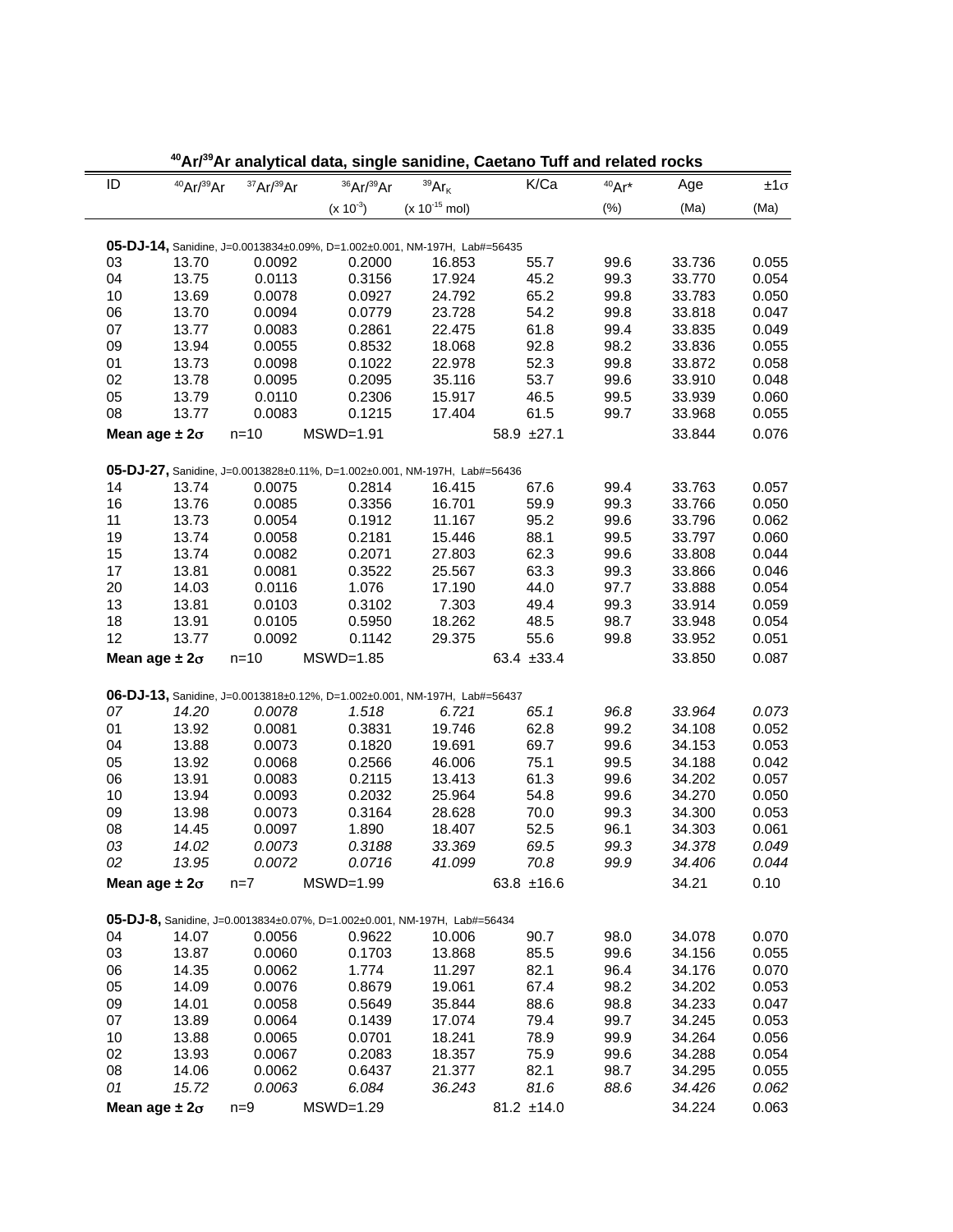Isotopic ratios corrected for blank, radioactive decay, and mass discrimination, not corrected for interfering reactions. Errors quoted for individual analyses include analytical error only, without interfering reaction or J uncertainties. Mean age is weighted mean age of Taylor (1982). Mean age error is weighted error

of the mean (Taylor, 1982), multiplied by the root of the MSWD where MSWD>1, and also

incorporates uncertainty in J factors and irradiation correction uncertainties.

Decay constants and isotopic abundances after Steiger and Jäger (1977).

# symbol preceding sample ID denotes analyses excluded from mean age calculations.

Ages calculated relative to FC-2 Fish Canyon Tuff sanidine interlaboratory standard at 27.84 Ma

Decay Constant (LambdaK (total)) = 5.543e-10/a

Correction factors:

 $({}^{39}Ar/{}^{37}Ar)_{Ca} = 0.0007 \pm 5e-05$ 

- $(36Ar^{37}Ar)_{Ca} = 0.00028 \pm 1e^{-0.05}$
- $({}^{38}Ar/{}^{39}Ar)_K = 0.01077$

 $(^{40}Ar/^{39}Ar)_K = 0 \pm 0.0004$ 

|    |                        |           | Tru5-4, Sanidine, J=0.0007606±0.05%, D=1.004±0.001, NM-189B, Lab#=55588  |        |               |       |        |       |
|----|------------------------|-----------|--------------------------------------------------------------------------|--------|---------------|-------|--------|-------|
| 06 | 24.91                  | 0.0038    | 0.4994                                                                   | 8.789  | 132.7         | 99.4  | 33.658 | 0.064 |
| 05 | 24.80                  | 0.0064    | 0.0193                                                                   | 6.272  | 79.2          | 100.0 | 33.711 | 0.071 |
| 02 | 25.02                  | 0.0059    | 0.7200                                                                   | 6.469  | 86.2          | 99.2  | 33.717 | 0.068 |
| 04 | 24.80                  | 0.0035    | $-0.0422$                                                                | 6.406  | 146.8         | 100.1 | 33.731 | 0.072 |
| 07 | 24.76                  | $-0.0010$ | $-0.2289$                                                                | 5.095  |               | 100.3 | 33.754 | 0.078 |
| 01 | 24.90                  | 0.0037    | 0.1477                                                                   | 8.633  | 136.8         | 99.8  | 33.785 | 0.062 |
| 03 | 24.91                  | 0.0054    | 0.1734                                                                   | 7.926  | 94.0          | 99.8  | 33.793 | 0.068 |
| 09 | 24.79                  | 0.0039    | $-0.2379$                                                                | 5.079  | 130.8         | 100.3 | 33.796 | 0.088 |
| 10 | 25.07                  | 0.0001    | 0.6188                                                                   | 3.152  | 5254.4        | 99.3  | 33.83  | 0.11  |
| 08 | 24.86                  | 0.0065    | $-0.0842$                                                                | 5.480  | 79.1          | 100.1 | 33.831 | 0.073 |
|    | Mean age $\pm 2\sigma$ | $n = 10$  | $MSWD=0.60$                                                              |        | 682.2 ±3253.6 |       | 33.753 | 0.056 |
|    |                        |           |                                                                          |        |               |       |        |       |
|    |                        |           | H03-108, Sanidine, J=0.0007611±0.04%, D=1.004±0.001, NM-189B, Lab#=55589 |        |               |       |        |       |
| 06 | 25.76                  | 0.0155    | 0.1046                                                                   | 12.536 | 32.9          | 99.9  | 34.986 | 0.054 |
| 03 | 25.81                  | 0.0094    | 0.2791                                                                   | 3.489  | 54.0          | 99.7  | 34.99  | 0.11  |
| 05 | 25.78                  | 0.0044    | 0.1600                                                                   | 13.492 | 116.9         | 99.8  | 34.991 | 0.056 |
| 09 | 25.87                  | 0.0045    | 0.3689                                                                   | 6.153  | 113.2         | 99.6  | 35.026 | 0.082 |
| 04 | 25.82                  | 0.0127    | 0.1812                                                                   | 11.174 | 40.3          | 99.8  | 35.040 | 0.056 |
| 10 | 25.88                  | 0.0117    | 0.3529                                                                   | 11.754 | 43.6          | 99.6  | 35.051 | 0.059 |
| 08 | 25.82                  | 0.0076    | 0.1336                                                                   | 6.878  | 66.9          | 99.8  | 35.053 | 0.075 |
| 01 | 26.41                  | 0.0771    | 2.040                                                                    | 9.528  | 6.6           | 97.7  | 35.102 | 0.066 |
| 07 | 25.96                  | 0.0008    | 0.4355                                                                   | 2.293  | 632.7         | 99.5  | 35.13  | 0.15  |
| 11 | 26.01                  | 0.0312    | 0.4946                                                                   | 6.194  | 16.3          | 99.4  | 35.172 | 0.076 |
| 02 | 26.12                  | 0.0673    | 0.8052                                                                   | 5.539  | 7.6           | 99.1  | 35.205 | 0.083 |
| 12 | 25.93                  | 0.0070    | 0.1037                                                                   | 10.877 | 73.2          | 99.9  | 35.211 | 0.059 |
| 14 | 25.90                  | 0.0046    | $-0.0219$                                                                | 13.624 | 111.0         | 100.0 | 35.220 | 0.056 |
| 13 | 26.08                  | 0.0143    | 0.4805                                                                   | 6.625  | 35.7          | 99.5  | 35.26  | 0.12  |
| 15 | 25.93                  | 0.0099    | $-0.0950$                                                                | 4.949  | 51.8          | 100.1 | 35.296 | 0.081 |
|    | Mean age $\pm 2\sigma$ | $n = 15$  | $MSWD=2.20$                                                              |        | 93.5 ±306.9   |       | 35.102 | 0.062 |
|    |                        |           |                                                                          |        |               |       |        |       |
|    |                        |           | H03-96, Sanidine, J=0.0007619±0.04%, D=1.004±0.001, NM-189B, Lab#=55590  |        |               |       |        |       |
| 05 | 24.99                  | 0.0080    | 0.9459                                                                   | 7.954  | 63.4          | 98.9  | 33.656 | 0.070 |
| 08 | 24.93                  | 0.0106    | 0.6347                                                                   | 15.911 | 48.4          | 99.3  | 33.696 | 0.053 |
| 07 | 24.94                  | 0.0039    | 0.6392                                                                   | 3.884  | 129.3         | 99.2  | 33.71  | 0.11  |
| 14 | 24.82                  | 0.0065    | 0.1955                                                                   | 6.603  | 78.7          | 99.8  | 33.723 | 0.068 |
| 03 | 24.73                  | $-0.0037$ | -0.1698                                                                  | 3.690  |               | 100.2 | 33.74  | 0.11  |
| 01 | 24.88                  | 0.0084    | 0.3187                                                                   | 8.434  | 61.0          | 99.6  | 33.756 | 0.061 |
| 02 | 24.89                  | 0.0062    | 0.3356                                                                   | 6.588  | 81.9          | 99.6  | 33.761 | 0.072 |
| 09 | 24.85                  | 0.0057    | 0.1250                                                                   | 6.328  | 89.9          | 99.9  | 33.782 | 0.072 |
| 12 | 24.88                  | 0.0058    | 0.2049                                                                   | 10.410 | 88.6          | 99.8  | 33.790 | 0.057 |
|    |                        |           |                                                                          |        |               |       |        |       |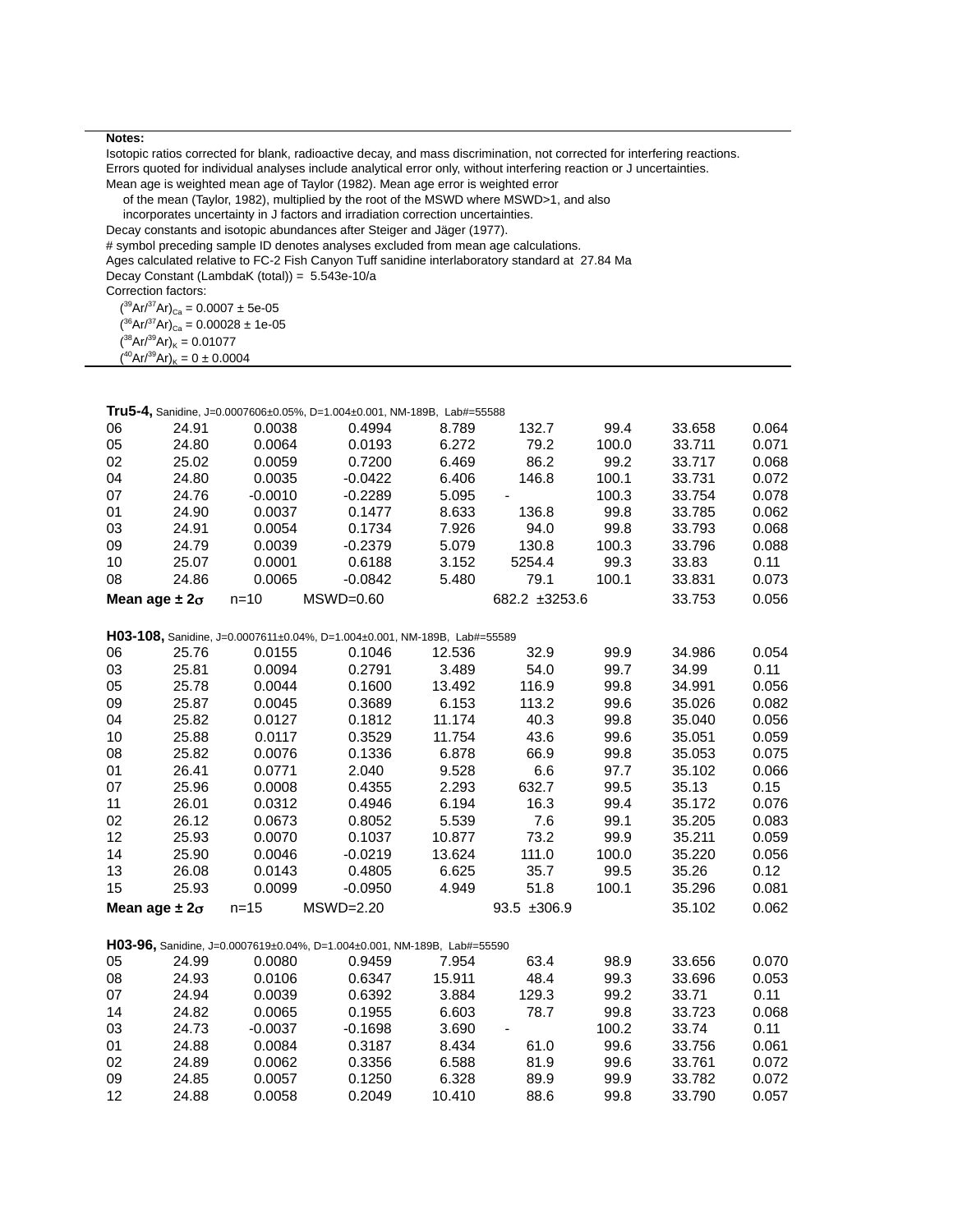| 11 | 25.12                  | 0.0056    | 0.9997                                                                  | 10.362 | 90.4          | 98.8  | 33.803 | 0.062 |
|----|------------------------|-----------|-------------------------------------------------------------------------|--------|---------------|-------|--------|-------|
| 15 | 24.82                  | 0.0035    | $-0.0343$                                                               | 3.636  | 144.6         | 100.0 | 33.81  | 0.10  |
| 06 | 24.91                  | 0.0045    | 0.2695                                                                  | 8.943  | 113.5         | 99.7  | 33.817 | 0.064 |
| 04 | 24.90                  | 0.0101    | 0.1573                                                                  | 13.376 | 50.7          | 99.8  | 33.838 | 0.050 |
| 13 | 24.96                  | 0.0084    | 0.2757                                                                  | 11.285 | 60.7          | 99.7  | 33.876 | 0.056 |
| 10 | 24.91                  | 0.0053    | 0.0369                                                                  | 6.400  | 96.9          | 100.0 | 33.906 | 0.085 |
|    | Mean age $\pm 2\sigma$ | $n = 15$  | $MSWD=1.02$                                                             |        | 85.6 ±55.5    |       | 33.782 | 0.046 |
|    |                        |           |                                                                         |        |               |       |        |       |
|    |                        | 0.0060    | H03-94, Sanidine, J=0.0007626±0.05%, D=1.004±0.001, NM-189B, Lab#=55591 |        |               |       |        |       |
| 12 | 24.65                  |           | 0.1214                                                                  | 7.035  | 84.8          | 99.9  | 33.558 | 0.066 |
| 05 | 24.70                  | 0.0004    | 0.2501                                                                  | 5.425  | 1246.2        | 99.7  | 33.572 | 0.081 |
| 07 | 24.77                  | 0.0034    | 0.1923                                                                  | 6.926  | 149.4         | 99.8  | 33.681 | 0.072 |
| 11 | 24.77                  | 0.0024    | 0.1683                                                                  | 4.477  | 212.8         | 99.8  | 33.697 | 0.091 |
| 03 | 24.76                  | 0.0038    | 0.1090                                                                  | 3.621  | 133.7         | 99.9  | 33.70  | 0.11  |
| 13 | 24.71                  | 0.0056    | $-0.0364$                                                               | 5.373  | 91.0          | 100.0 | 33.698 | 0.074 |
| 04 | 24.55                  | $-0.0026$ | $-0.6109$                                                               | 2.056  |               | 100.7 | 33.71  | 0.16  |
| 15 | 24.74                  | 0.0035    | 0.0243                                                                  | 5.002  | 147.2         | 100.0 | 33.711 | 0.082 |
| 06 | 24.75                  | 0.0040    | 0.0463                                                                  | 9.408  | 127.4         | 99.9  | 33.713 | 0.061 |
| 16 | 24.78                  | 0.0055    | 0.0979                                                                  | 10.291 | 92.5          | 99.9  | 33.730 | 0.058 |
| 14 | 24.69                  | 0.0002    | $-0.2320$                                                               | 3.680  | 3354.4        | 100.3 | 33.74  | 0.11  |
| 01 | 24.81                  | 0.0056    | 0.1325                                                                  | 11.618 | 91.6          | 99.8  | 33.769 | 0.056 |
| 10 | 24.88                  | $-0.0030$ | 0.2820                                                                  | 2.240  |               | 99.7  | 33.79  | 0.15  |
| 02 | 24.84                  | 0.0046    | 0.1606                                                                  | 12.273 | 110.0         | 99.8  | 33.792 | 0.055 |
| 17 | 24.76                  | 0.0002    | $-0.1437$                                                               | 3.357  | 2778.9        | 100.2 | 33.80  | 0.11  |
| 08 | 24.86                  | 0.0047    | 0.0957                                                                  | 5.587  | 109.7         | 99.9  | 33.848 | 0.082 |
| 09 | 24.88                  | 0.0000    | $-0.1629$                                                               | 4.218  |               | 100.2 | 33.974 | 0.091 |
|    | Mean age $\pm 2\sigma$ | $n = 14$  | $MSWD=0.39$                                                             |        | 616.6 ±2132.2 |       | 33.743 | 0.053 |
|    |                        |           | H03-89, Sanidine, J=0.0007631±0.06%, D=1.004±0.001, NM-189B, Lab#=55592 |        |               |       |        |       |
| 04 | 24.89                  | 2.633     | 2.361                                                                   | 0.307  | 0.19          | 98.1  | 33.36  | 0.89  |
| 17 | 24.42                  | 0.0337    | $-0.2715$                                                               | 3.659  | 15.1          | 100.3 | 33.43  | 0.11  |
| 22 | 24.57                  | $-0.0099$ | $-0.2234$                                                               | 2.873  |               | 100.3 | 33.60  | 0.13  |
| 21 | 24.64                  | 0.0137    | $-0.2146$                                                               | 4.505  | 37.2          | 100.3 | 33.690 | 0.093 |
| 12 | 24.75                  | 0.0044    | 0.0046                                                                  | 4.707  | 114.9         | 100.0 | 33.752 | 0.085 |
| 01 | 24.99                  | 0.0049    | 0.7984                                                                  | 13.559 | 104.8         | 99.1  | 33.760 | 0.055 |
| 18 | 24.68                  | 0.0022    | $-0.2578$                                                               | 4.934  | 232.1         | 100.3 | 33.763 | 0.097 |
| 24 | 24.68                  | 0.0053    | $-0.3189$                                                               | 6.085  | 96.8          | 100.4 | 33.789 | 0.079 |
| 10 | 24.73                  | 0.0031    | $-0.1530$                                                               | 5.035  | 164.4         | 100.2 | 33.790 | 0.083 |
| 05 | 24.78                  | 0.0056    | 0.0007                                                                  | 8.836  | 91.0          | 100.0 | 33.795 | 0.060 |
| 29 | 24.78                  | 0.0098    | $-0.0133$                                                               | 13.775 | 51.8          | 100.0 | 33.802 | 0.058 |
| 02 | 24.79                  | 0.0039    | 0.0018                                                                  | 6.740  | 130.6         | 100.0 | 33.804 | 0.074 |
| 03 | 24.77                  | 0.0054    | $-0.0673$                                                               | 5.221  | 94.1          | 100.1 | 33.805 | 0.080 |
| 08 | 24.71                  | 0.0042    | $-0.2582$                                                               | 5.184  | 120.9         | 100.3 | 33.810 | 0.084 |
| 07 | 24.86                  | $-0.0094$ | 0.1757                                                                  | 2.038  |               | 99.8  | 33.83  | 0.16  |
| 15 | 24.82                  | 0.0057    | 0.0009                                                                  | 13.906 | 89.6          | 100.0 | 33.852 | 0.054 |
| 06 | 24.82                  | 0.0030    | $-0.0393$                                                               | 6.108  | 168.6         | 100.0 | 33.865 | 0.080 |
| 25 | 24.77                  | 0.0133    | $-0.2049$                                                               | 6.354  | 38.4          | 100.2 | 33.868 | 0.084 |
| 23 | 24.80                  | 0.0033    | $-0.1341$                                                               | 5.804  | 156.4         | 100.2 | 33.873 | 0.084 |
| 19 | 24.77                  | 0.0072    | $-0.2575$                                                               | 5.367  | 71.3          | 100.3 | 33.881 | 0.089 |
| 26 | 24.84                  | 0.0086    | $-0.0506$                                                               | 11.516 | 59.5          | 100.1 | 33.897 | 0.056 |
| 14 | 24.81                  | 0.0010    | $-0.1781$                                                               | 4.059  | 536.2         | 100.2 | 33.902 | 0.098 |
| 20 | 24.76                  | $-0.0032$ | $-0.4189$                                                               | 5.302  |               | 100.5 | 33.929 | 0.084 |
| 16 | 24.76                  | 0.0123    | $-0.3933$                                                               | 4.803  | 41.6          | 100.5 | 33.932 | 0.094 |
| 11 | 24.87                  | 0.0042    | $-0.3310$                                                               | 2.491  | 122.6         | 100.4 | 34.05  | 0.14  |
| 13 | 25.31                  | 0.0006    | 0.4791                                                                  | 3.668  | 911.2         | 99.4  | 34.32  | 0.12  |
|    | Mean age $\pm 2\sigma$ | $n = 21$  | $MSWD=0.61$                                                             |        | 126.3 ±212.4  |       | 33.826 | 0.051 |
|    |                        |           |                                                                         |        |               |       |        |       |

**H03-88B,** Sanidine, J=0.000763±0.06%, D=1.004±0.001, NM-189B, Lab#=55593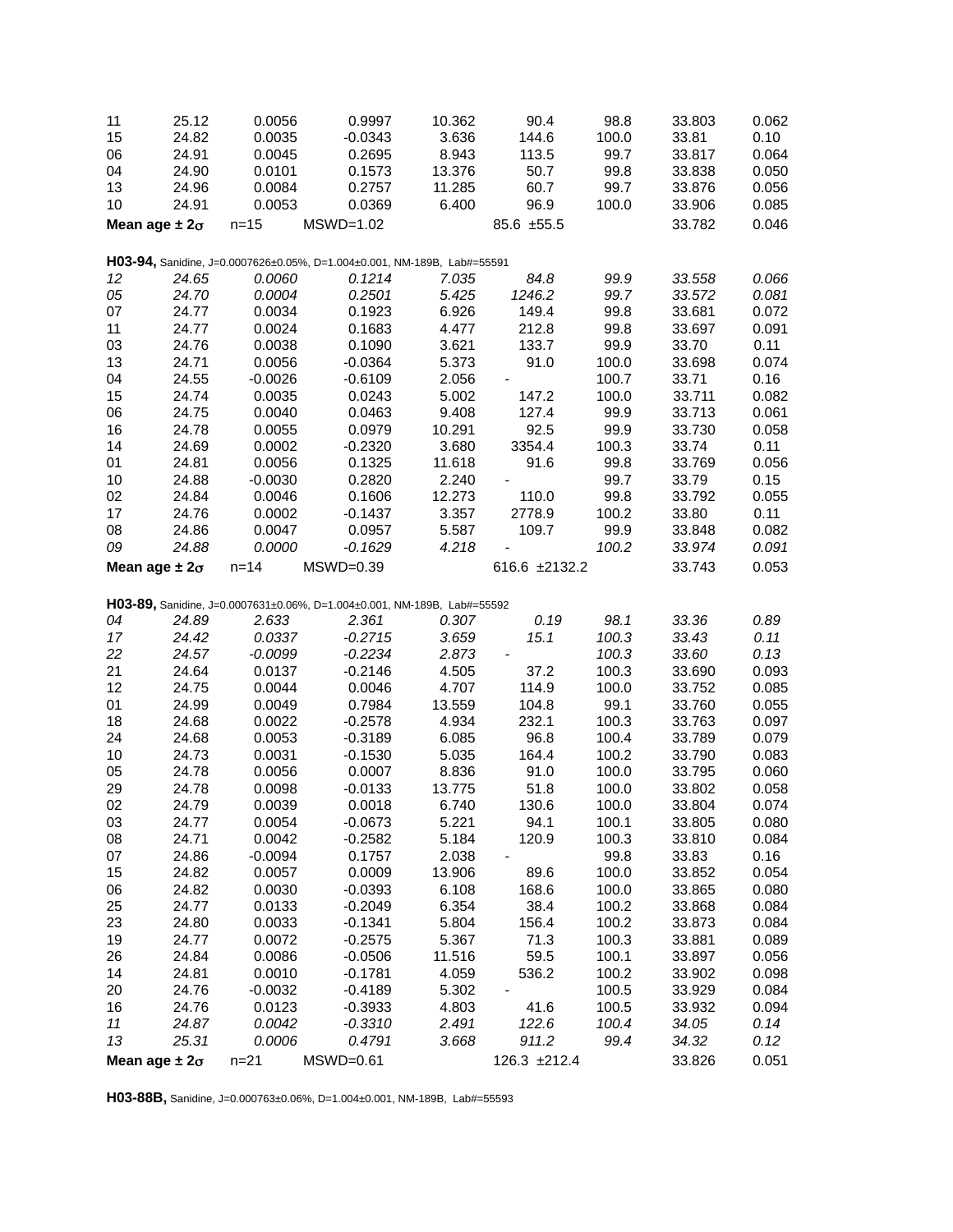| 03                     | 24.62 | 0.0048    | $-0.3440$                                                                 | 6.492  | 107.0         | 100.4 | 33.715 | 0.084 |
|------------------------|-------|-----------|---------------------------------------------------------------------------|--------|---------------|-------|--------|-------|
| 02                     | 24.82 | 0.0016    | 0.3165                                                                    | 5.687  | 317.6         | 99.6  | 33.724 | 0.078 |
| 05                     | 25.02 | 0.0011    | 0.9416                                                                    | 6.352  | 447.8         | 98.9  | 33.736 | 0.076 |
| 04                     | 24.96 | 0.0037    | 0.7402                                                                    | 10.835 | 138.4         | 99.1  | 33.739 | 0.061 |
| 06                     | 24.76 | 0.0046    | $-0.0916$                                                                 | 3.765  | 110.1         | 100.1 | 33.799 | 0.097 |
| 10                     | 24.83 | 0.0031    | 0.0595                                                                    | 8.038  | 164.1         | 99.9  | 33.835 | 0.068 |
| 07                     | 24.85 | 0.0046    | 0.1154                                                                    | 5.659  | 111.2         | 99.9  | 33.848 | 0.076 |
| 08                     |       |           |                                                                           | 6.909  |               | 100.2 |        |       |
|                        | 24.85 | 0.0036    | $-0.1500$                                                                 |        | 141.5         |       | 33.941 | 0.066 |
| 09                     | 25.05 | 0.0019    | 0.2756                                                                    | 3.333  | 267.4         | 99.7  | 34.04  | 0.12  |
| Mean age $\pm 2\sigma$ |       | $n=9$     | $MSWD=1.63$                                                               |        | 200.5 ±237.6  |       | 33.809 | 0.077 |
|                        |       |           | H03-87, Sanidine, J=0.0007625±0.06%, D=1.004±0.001, NM-189B, Lab#=55594   |        |               |       |        |       |
| 07                     | 25.00 | 0.0040    | $-0.0606$                                                                 | 5.722  | 126.2         | 100.1 | 34.084 | 0.074 |
| 05                     | 25.13 | 0.0002    | 0.3292                                                                    | 6.679  | 3051.5        | 99.6  | 34.116 | 0.068 |
| 08                     | 25.09 | 0.0028    |                                                                           | 4.406  | 183.6         | 100.0 |        | 0.092 |
|                        |       |           | 0.0168                                                                    |        |               |       | 34.174 |       |
| 04                     | 25.13 | 0.0043    | 0.1510                                                                    | 13.817 | 120.0         | 99.8  | 34.187 | 0.054 |
| 02                     | 25.10 | 0.0028    | $-0.0174$                                                                 | 5.463  | 182.8         | 100.0 | 34.213 | 0.082 |
| 06                     | 25.09 | 0.0005    | $-0.0863$                                                                 | 4.533  | 1061.6        | 100.1 | 34.226 | 0.090 |
| 09                     | 25.14 | 0.0026    | 0.0015                                                                    | 7.313  | 198.5         | 100.0 | 34.260 | 0.067 |
| 10                     | 25.26 | 0.0035    | 0.3102                                                                    | 6.935  | 145.1         | 99.6  | 34.298 | 0.074 |
| 03                     | 25.22 | 0.0049    | 0.0961                                                                    | 8.673  | 105.1         | 99.9  | 34.320 | 0.061 |
| 01                     | 25.25 | 0.0030    | $-0.0256$                                                                 | 10.723 | 167.5         | 100.0 | 34.416 | 0.060 |
| Mean age $\pm 2\sigma$ |       | $n=9$     | $MSWD=1.30$                                                               |        | 574.9 ±1953.5 |       | 34.212 | 0.066 |
|                        |       |           |                                                                           |        |               |       |        |       |
|                        |       |           | H03-84, Sanidine, J=0.0007661±0.04%, D=1.004±0.001, NM-189C, Lab#=55595   |        |               |       |        |       |
| 01                     | 27.02 | 0.0034    | 8.513                                                                     | 6.014  | 151.0         | 90.7  | 33.550 | 0.091 |
| 04                     | 24.67 | 0.0003    | 0.5550                                                                    | 4.413  | 1586.0        | 99.3  | 33.551 | 0.095 |
| 10                     | 25.22 | 0.0026    | 2.182                                                                     | 6.750  | 194.6         | 97.4  | 33.650 | 0.072 |
| 09                     | 26.72 | $-0.0012$ | 7.269                                                                     | 6.413  |               | 92.0  | 33.652 | 0.087 |
| 02                     | 24.78 | 0.0045    | 0.6211                                                                    | 8.290  | 114.0         | 99.3  | 33.674 | 0.065 |
| 03                     | 27.67 | $-0.0005$ | 10.43                                                                     | 4.586  |               | 88.9  | 33.67  | 0.11  |
| 05                     | 27.81 | 0.0043    | 10.76                                                                     | 10.901 | 117.4         | 88.6  | 33.722 | 0.073 |
| 08                     | 24.88 | 0.0043    | 0.7638                                                                    | 6.887  | 118.3         | 99.1  | 33.757 | 0.071 |
| 07                     | 24.74 | 0.0017    | 0.2497                                                                    | 9.406  | 305.7         | 99.7  | 33.781 | 0.057 |
| 06                     | 28.37 | 0.0021    | 12.18                                                                     | 7.814  | 246.9         | 87.3  | 33.913 | 0.086 |
| Mean age $\pm 2\sigma$ |       | $n = 10$  | $MSWD=1.66$                                                               |        | 354.2 ±898.8  |       | 33.706 | 0.069 |
|                        |       |           |                                                                           |        |               |       |        |       |
|                        |       |           | H03-82, Sanidine, J=0.0007657±0.04%, D=1.004±0.001, NM-189C, Lab#=55596   |        |               |       |        |       |
| 15                     | 24.61 | 0.0065    | 0.5024                                                                    | 2.591  | 78.5          | 99.4  | 33.49  | 0.13  |
| 02                     | 24.54 | 0.0056    | 0.1777                                                                    | 4.175  | 91.0          | 99.8  | 33.518 | 0.096 |
| 06                     | 24.66 | 0.0036    | 0.1346                                                                    | 5.239  | 141.0         | 99.8  | 33.689 | 0.083 |
| 08                     | 25.31 | 0.0059    | 2.303                                                                     | 13.162 | 86.3          | 97.3  | 33.708 | 0.061 |
| 11                     | 24.76 | 0.0054    | 0.3387                                                                    | 8.921  | 94.8          | 99.6  | 33.745 | 0.067 |
| 09                     | 24.77 | 0.0038    | 0.3307                                                                    | 7.273  | 135.0         | 99.6  | 33.770 | 0.077 |
| 12                     | 24.89 | 0.0047    | 0.6550                                                                    | 5.934  | 109.6         | 99.2  | 33.792 | 0.082 |
| 01                     | 24.81 | 0.0027    | 0.3878                                                                    | 3.585  | 192.5         | 99.5  | 33.79  | 0.10  |
| 05                     | 24.79 | 0.0025    | 0.2438                                                                    | 10.340 | 205.7         | 99.7  | 33.827 | 0.061 |
| 13                     | 24.79 | 0.0064    | 0.2271                                                                    | 6.448  | 80.3          | 99.7  | 33.834 | 0.072 |
| 04                     | 24.78 | 0.0005    | 0.2031                                                                    | 8.144  | 971.3         | 99.8  | 33.836 | 0.066 |
| 07                     | 24.82 | 0.0048    | 0.2513                                                                    | 12.729 | 107.2         | 99.7  | 33.862 | 0.057 |
| 14                     | 24.89 | 0.0002    | 0.3408                                                                    | 3.245  | 3047.8        | 99.6  | 33.92  | 0.11  |
| 03                     | 24.86 | $-0.0007$ | 0.2256                                                                    | 7.229  |               | 99.7  | 33.927 | 0.074 |
| 10                     | 24.85 | 0.0044    | 0.1732                                                                    | 10.706 | 116.4         | 99.8  | 33.938 | 0.063 |
| Mean age $\pm 2\sigma$ |       | $n = 13$  | $MSWD=1.22$                                                               |        | 440.7 ±1646.8 |       | 33.819 | 0.053 |
|                        |       |           |                                                                           |        |               |       |        |       |
|                        |       |           | 00-DJ-34, Sanidine, J=0.0007655±0.04%, D=1.004±0.001, NM-189C, Lab#=55597 |        |               |       |        |       |
| 03                     | 24.74 | 0.0013    | 0.4521                                                                    | 10.677 | 393.9         | 99.5  | 33.663 | 0.076 |
| 10                     | 24.81 | 0.0047    | 0.6126                                                                    | 5.421  | 107.5         | 99.3  | 33.695 | 0.079 |
|                        |       |           |                                                                           |        |               |       |        |       |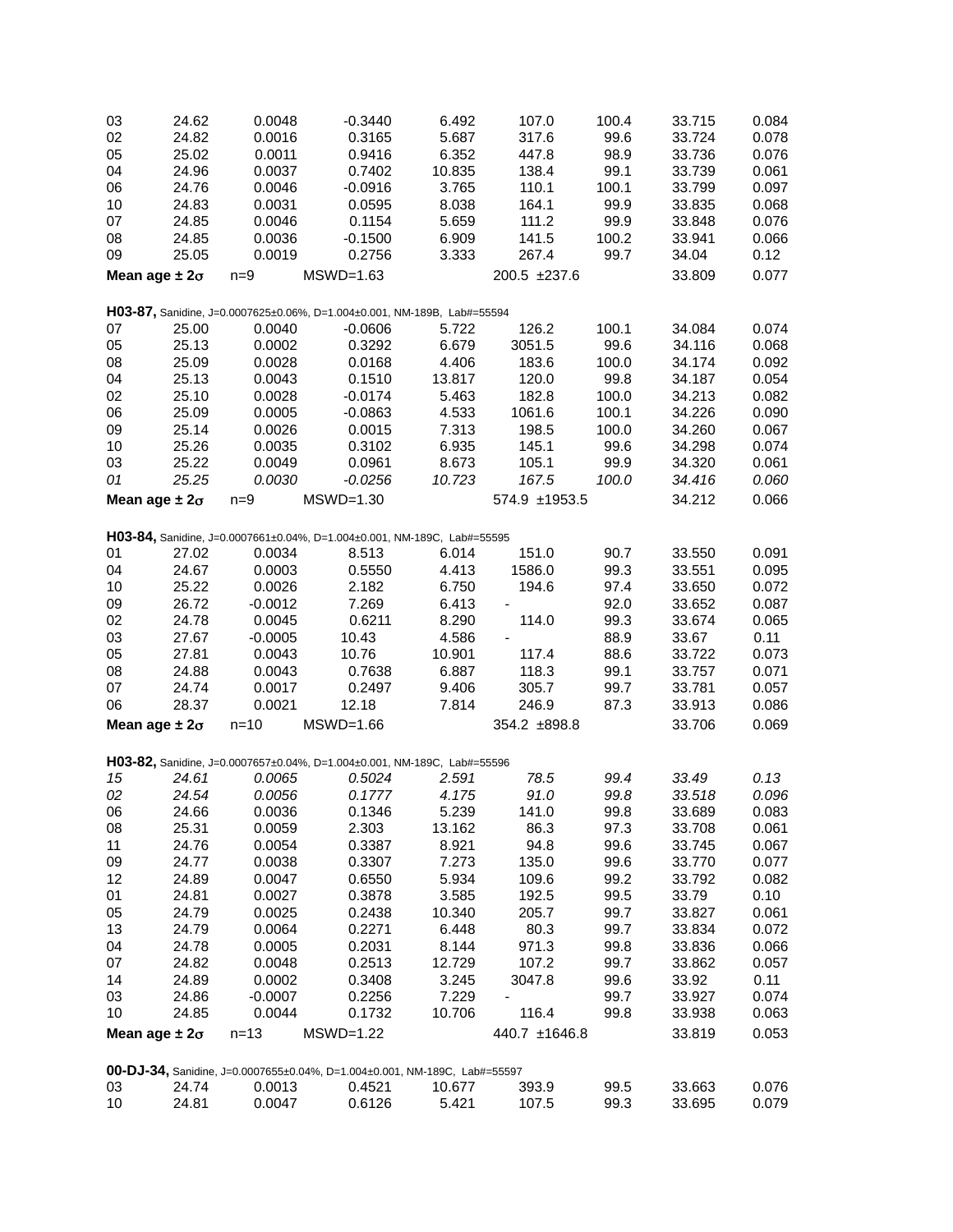| 04                     | 25.34 | 0.0033    | 2.311                                                                   | 14.986 | 155.2           | 97.3  | 33.741 | 0.058 |
|------------------------|-------|-----------|-------------------------------------------------------------------------|--------|-----------------|-------|--------|-------|
| 13                     | 24.78 | 0.0052    | 0.3355                                                                  | 6.573  | 97.3            | 99.6  | 33.772 | 0.070 |
| 02                     | 24.80 | 0.0042    | 0.3183                                                                  | 8.726  | 120.4           | 99.6  | 33.794 | 0.068 |
| 14                     | 24.86 | 0.0006    | 0.5175                                                                  | 4.970  | 826.6           | 99.4  | 33.800 | 0.083 |
| 05                     | 24.96 | 0.0056    | 0.8130                                                                  | 10.692 | 91.2            | 99.0  | 33.823 | 0.056 |
| 15                     | 24.79 | $-0.0069$ | 0.1820                                                                  | 2.045  |                 | 99.8  | 33.84  | 0.16  |
| 01                     | 25.33 | 0.0031    | 1.962                                                                   | 7.072  | 166.4           | 97.7  | 33.859 | 0.070 |
| 06                     | 24.81 | 0.0010    | 0.0689                                                                  | 3.071  | 520.9           | 99.9  | 33.91  | 0.11  |
| 08                     | 25.31 | 0.0053    | 1.765                                                                   | 9.170  | 97.1            | 97.9  | 33.912 | 0.067 |
| 07                     | 25.19 | $-0.0089$ | 1.273                                                                   | 2.651  |                 | 98.5  | 33.95  | 0.13  |
| 11                     | 24.96 | 0.0005    | 0.4804                                                                  | 4.368  | 931.0           | 99.4  | 33.956 | 0.094 |
| 12                     | 24.84 | $-0.0095$ | $-0.0247$                                                               | 1.771  |                 | 100.0 | 33.99  | 0.19  |
| Mean age $\pm 2\sigma$ |       | $n = 14$  | $MSWD=1.21$                                                             |        | 318.9 ±550.2    |       | 33.810 | 0.055 |
|                        |       |           |                                                                         |        |                 |       |        |       |
|                        |       |           | H03-73, Sanidine, J=0.0007589±0.09%, D=1.004±0.001, NM-189K, Lab#=55657 |        |                 |       |        |       |
| 02                     | 20.78 | 0.0258    | 9.053                                                                   | 4.379  | 19.8            | 87.1  | 24.628 | 0.092 |
| 13                     | 20.58 | 0.0230    | 8.321                                                                   | 11.915 | 22.1            | 88.1  | 24.642 | 0.059 |
| 12                     | 18.61 | 0.0231    | 1.616                                                                   | 10.004 | 22.1            | 97.4  | 24.660 | 0.047 |
| 15                     | 19.39 | 0.0217    | 4.167                                                                   | 18.040 | 23.6            | 93.7  | 24.692 | 0.045 |
| 04                     | 18.85 | 0.0257    | 2.258                                                                   | 5.170  | 19.8            | 96.5  | 24.723 | 0.078 |
| 06                     | 18.78 | 0.0265    | 2.038                                                                   | 7.507  | 19.3            | 96.8  | 24.726 | 0.058 |
| 03                     | 18.58 | 0.0169    | 1.329                                                                   | 3.350  | 30.3            | 97.9  | 24.729 | 0.098 |
| 14                     | 21.04 | 0.0207    | 9.661                                                                   | 11.049 | 24.7            | 86.4  | 24.730 | 0.062 |
| 07                     | 19.45 | 0.0215    | 4.276                                                                   | 6.165  | 23.7            | 93.5  | 24.731 | 0.071 |
| 08                     | 18.42 | 0.0124    | 0.7754                                                                  | 4.569  | 41.3            | 98.8  | 24.738 | 0.075 |
| 10                     | 21.11 | 0.0111    | 9.840                                                                   | 4.804  | 45.9            | 86.2  | 24.744 | 0.092 |
| 11                     | 18.99 | 0.0103    | 2.635                                                                   | 6.648  | 49.7            | 95.9  | 24.770 | 0.063 |
| 05                     | 18.74 | 0.0252    | 1.738                                                                   | 7.479  | 20.3            | 97.3  | 24.786 | 0.060 |
| 01                     | 21.38 | 0.0243    | 10.65                                                                   | 2.735  | 21.0            | 85.3  | 24.79  | 0.14  |
| 09                     | 19.52 | 0.0217    | 4.339                                                                   | 4.943  | 23.5            | 93.4  | 24.802 | 0.086 |
| Mean age $\pm 2\sigma$ |       | $n=15$    | $MSWD=0.56$                                                             |        | $27.1 \pm 20.1$ |       | 24.716 | 0.054 |

Isotopic ratios corrected for blank, radioactive decay, and mass discrimination, not corrected for interfering reactions.

Errors quoted for individual analyses include analytical error only, without interfering reaction or J uncertainties.

Mean age is weighted mean age of Taylor (1982). Mean age error is weighted error

of the mean (Taylor, 1982), multiplied by the root of the MSWD where MSWD>1, and also

incorporates uncertainty in J factors and irradiation correction uncertainties.

Decay constants and isotopic abundances after Steiger and Jäger (1977).

# symbol preceding sample ID denotes analyses excluded from mean age calculations.

Ages calculated relative to FC-2 Fish Canyon Tuff sanidine interlaboratory standard at 28.02 Ma

Decay Constant (LambdaK (total)) = 5.543e-10/a

Correction factors:

 $({}^{39}Ar/{}^{37}Ar)_{Ca} = 0.0007 \pm 5e-05$  $({}^{36}Ar/{}^{37}Ar)_{Ca} = 0.00028 \pm 1e-05$  $({}^{38}Ar/{}^{39}Ar)_{K} = 0.013$  $(^{40}Ar/^{39}Ar)_K = 0 \pm 0.0004$ 

**00DJ 34 sa,** C2:162, single crystal sanidine, J=0.0008224±0.09%, D=1.00707±0.00127, NM-162, Lab#=53899

| 03 | 22.79 | 0.0074 | 0.3455 | 19.818 | 68.9  | 99.6 | 33.36  | 0.17  |
|----|-------|--------|--------|--------|-------|------|--------|-------|
| 08 | 22.92 | 0.0063 | 0.6017 | 17.694 | 80.4  | 99.2 | 33.43  | 0.19  |
| 13 | 23.00 | 0.0054 | 0.4971 | 22.053 | 95.3  | 99.4 | 33.59  | 0.11  |
| 01 | 23.22 | 0.0050 | 1.012  | 30.408 | 101.4 | 98.7 | 33.691 | 0.067 |
| 07 | 23.08 | 0.0070 | 0.4729 | 24.965 | 72.6  | 99.4 | 33.714 | 0.091 |
| 15 | 23.53 | 0.0057 | 1.964  | 16.065 | 89.3  | 97.5 | 33.730 | 0.086 |
| 06 | 23.12 | 0.0056 | 0.5894 | 32.793 | 91.0  | 99.2 | 33.735 | 0.072 |
| 10 | 23.03 | 0.0081 | 0.1766 | 25.303 | 63.2  | 99.8 | 33.773 | 0.074 |
| 05 | 23.10 | 0.0087 | 0.3104 | 25.287 | 58.8  | 99.6 | 33.814 | 0.074 |
| 02 | 23.07 | 0.0087 | 0.2073 | 35.846 | 58.6  | 99.7 | 33.815 | 0.066 |
| 12 | 23.08 | 0.0081 | 0.2066 | 15.654 | 63.0  | 99.7 | 33.830 | 0.090 |
|    |       |        |        |        |       |      |        |       |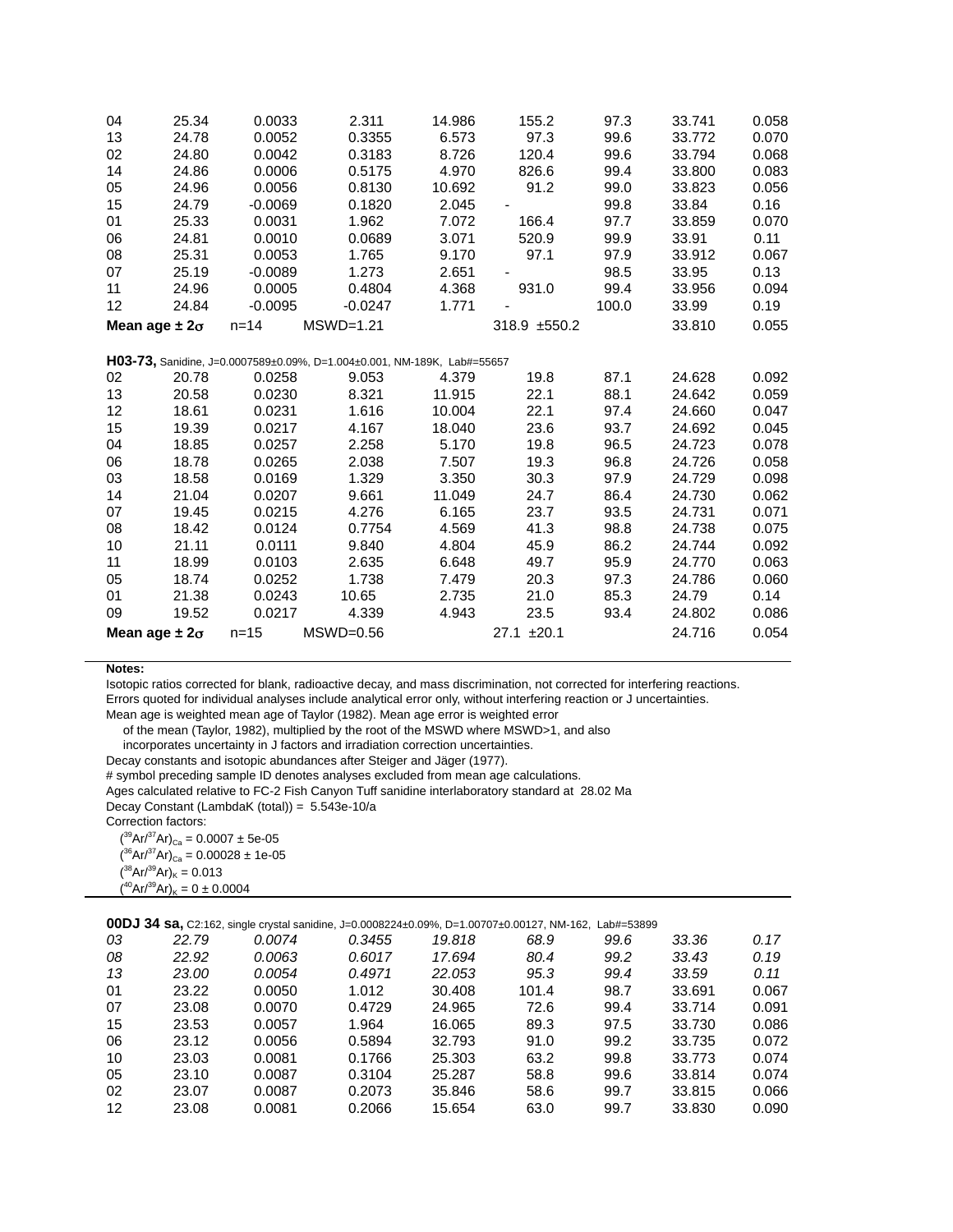| 09                     | 23.12 | 0.0065   | 0.3570      | 19.600 | 77.9            | 99.5 | 33.831 | 0.079 |
|------------------------|-------|----------|-------------|--------|-----------------|------|--------|-------|
| 14                     | 23.11 | 0.0050   | 0.2319      | 13.088 | 102.7           | 99.7 | 33.869 | 0.092 |
| 11                     | 23.18 | 0.0079   | 0.4617      | 23.122 | 64.6            | 99.4 | 33.870 | 0.100 |
| 04                     | 23.17 | 0.0050   | 0.4166      | 24.884 | 101.9           | 99.5 | 33.879 | 0.068 |
| Mean age $\pm 2\sigma$ |       | $n = 12$ | $MSWD=0.71$ |        | $78.7 \pm 35.2$ |      | 33.793 | 0.077 |

Isotopic ratios corrected for blank, radioactive decay, and mass discrimination, not corrected for interfering reactions.

Errors quoted for individual analyses include analytical error only, without interfering reaction or J uncertainties.

Mean age is weighted mean age of Taylor (1982). Mean age error is weighted error

of the mean (Taylor, 1982), multiplied by the root of the MSWD where MSWD>1, and also

incorporates uncertainty in J factors and irradiation correction uncertainties.

Decay constants and isotopic abundances after Steiger and Jäger (1977).

# symbol preceding sample ID denotes analyses excluded from mean age calculations.

Ages calculated relative to FC-2 Fish Canyon Tuff sanidine interlaboratory standard at 28.02 Ma

Decay Constant (LambdaK (total)) = 5.543e-10/a

Correction factors:

 $({}^{39}Ar/{}^{37}Ar)_{Ca} = 0.0007 \pm 2e-05$ 

 $(36Ar)^{37}Ar$ <sub>Ca</sub> = 0.00028 ± 5e-06  $(38Ar)^{39}Ar$ <sub>K</sub> = 0.0133

 $(^{40}Ar/^{39}Ar)_K = 0.0002 \pm 0.0003$ 

**HOI-137 sa,** A4:148, single crystal sanidine, J=0.000759±0.10%, D=1.00712±0.00131, NM-148, Lab#=52873

| 12                     | 22.06 | 2.004  | 3.150       | 0.647  | 0.25          | 96.5  | 28.96  | 0.45  |
|------------------------|-------|--------|-------------|--------|---------------|-------|--------|-------|
| 11                     | 23.14 | 1.512  | 3.010       | 1.160  | 0.34          | 96.7  | 30.41  | 0.28  |
| 14                     | 22.92 | 0.1277 | 0.8500      | 6.170  | 4.0           | 99.0  | 30.795 | 0.080 |
| 08                     | 23.00 | 0.0133 | 0.6690      | 10.411 | 38.4          | 99.1  | 30.955 | 0.067 |
| 13                     | 22.96 | 0.0136 | 0.5280      | 24.519 | 37.6          | 99.3  | 30.955 | 0.064 |
| 01                     | 23.10 | 0.0133 | 0.9200      | 4.848  | 38.4          | 98.8  | 30.99  | 0.10  |
| 03                     | 22.92 | 0.0137 | 0.2600      | 5.151  | 37.2          | 99.7  | 31.017 | 0.087 |
| 09                     | 23.02 | 0.0141 | 0.5890      | 10.874 | 36.2          | 99.3  | 31.018 | 0.061 |
| 10                     | 23.02 | 0.0140 | 0.5520      | 20.483 | 36.5          | 99.3  | 31.035 | 0.056 |
| 04                     | 22.73 | 0.0133 | $-0.5100$   | 3.898  | 38.4          | 100.7 | 31.061 | 0.099 |
| 15                     | 23.09 | 0.0138 | 0.7080      | 17.357 | 37.1          | 99.1  | 31.064 | 0.065 |
| 06                     | 23.27 | 0.0139 | 1.070       | 7.190  | 36.8          | 98.6  | 31.153 | 0.083 |
| 07                     | 22.98 | 0.0136 | $-0.0800$   | 8.648  | 37.5          | 100.1 | 31.221 | 0.072 |
| 02                     | 23.87 | 1.884  | 3.300       | 0.587  | 0.27          | 96.5  | 31.31  | 0.57  |
| 05                     | 23.35 | 1.586  | $-2.4000$   | 0.640  | 0.32          | 103.6 | 32.85  | 0.43  |
| Mean age $\pm 2\sigma$ |       | n=15   | $MSWD=4.65$ |        | ±35.6<br>25.3 |       | 31.02  | 0.11  |

**HOI-138 sa,** A9:148, single crystal sanidine, J=0.0007602±0.10%, D=1.00712±0.00131, NM-148, Lab#=52878

| 15                     | 22.41 | 0.0169   | 0.5570      | 13.561 | 30.2         | 99.3  | 30.250 | 0.066 |
|------------------------|-------|----------|-------------|--------|--------------|-------|--------|-------|
| 12                     | 22.50 | 0.0157   | 0.6540      | 14.437 | 32.6         | 99.2  | 30.337 | 0.061 |
| 13                     | 22.42 | 0.0170   | 0.1470      | 23.217 | 30.0         | 99.8  | 30.430 | 0.056 |
| 07                     | 22.47 | 0.0190   | 0.3190      | 11.948 | 26.8         | 99.6  | 30.433 | 0.065 |
| 10                     | 22.48 | 0.0165   | 0.3030      | 8.004  | 30.9         | 99.6  | 30.445 | 0.076 |
| 05                     | 22.42 | 0.0147   | 0.1130      | 9.327  | 34.8         | 99.9  | 30.449 | 0.073 |
| 06                     | 22.50 | 0.0157   | 0.3710      | 15.094 | 32.5         | 99.5  | 30.454 | 0.073 |
| 14                     | 22.45 | 0.0178   | 0.1700      | 6.132  | 28.7         | 99.8  | 30.454 | 0.091 |
| 11                     | 22.46 | 0.0156   | 0.2000      | 5.285  | 32.8         | 99.7  | 30.461 | 0.088 |
| 04                     | 22.43 | 0.0167   | 0.0730      | 14.915 | 30.6         | 99.9  | 30.477 | 0.054 |
| 08                     | 22.50 | 0.0159   | 0.2670      | 12.597 | 32.1         | 99.7  | 30.489 | 0.062 |
| 09                     | 22.47 | 0.0159   | 0.1160      | 8.363  | 32.0         | 99.9  | 30.505 | 0.075 |
| 01                     | 22.43 | 0.0166   | $-0.2400$   | 3.553  | 30.8         | 100.3 | 30.61  | 0.11  |
| 03                     | 22.69 | 0.0159   | 0.4520      | 8.780  | 32.2         | 99.4  | 30.676 | 0.074 |
| 02                     | 22.53 | 0.0145   | $-0.2200$   | 5.114  | 35.2         | 100.3 | 30.730 | 0.094 |
| Mean age $\pm 2\sigma$ |       | $n = 15$ | $MSWD=2.43$ |        | ±4.3<br>31.5 |       | 30.460 | 0.083 |

**HOI-139 sa,** A13:148, single crystal sanidine, J=0.0007585±0.10%, D=1.00712±0.00131, NM-148, Lab#=52882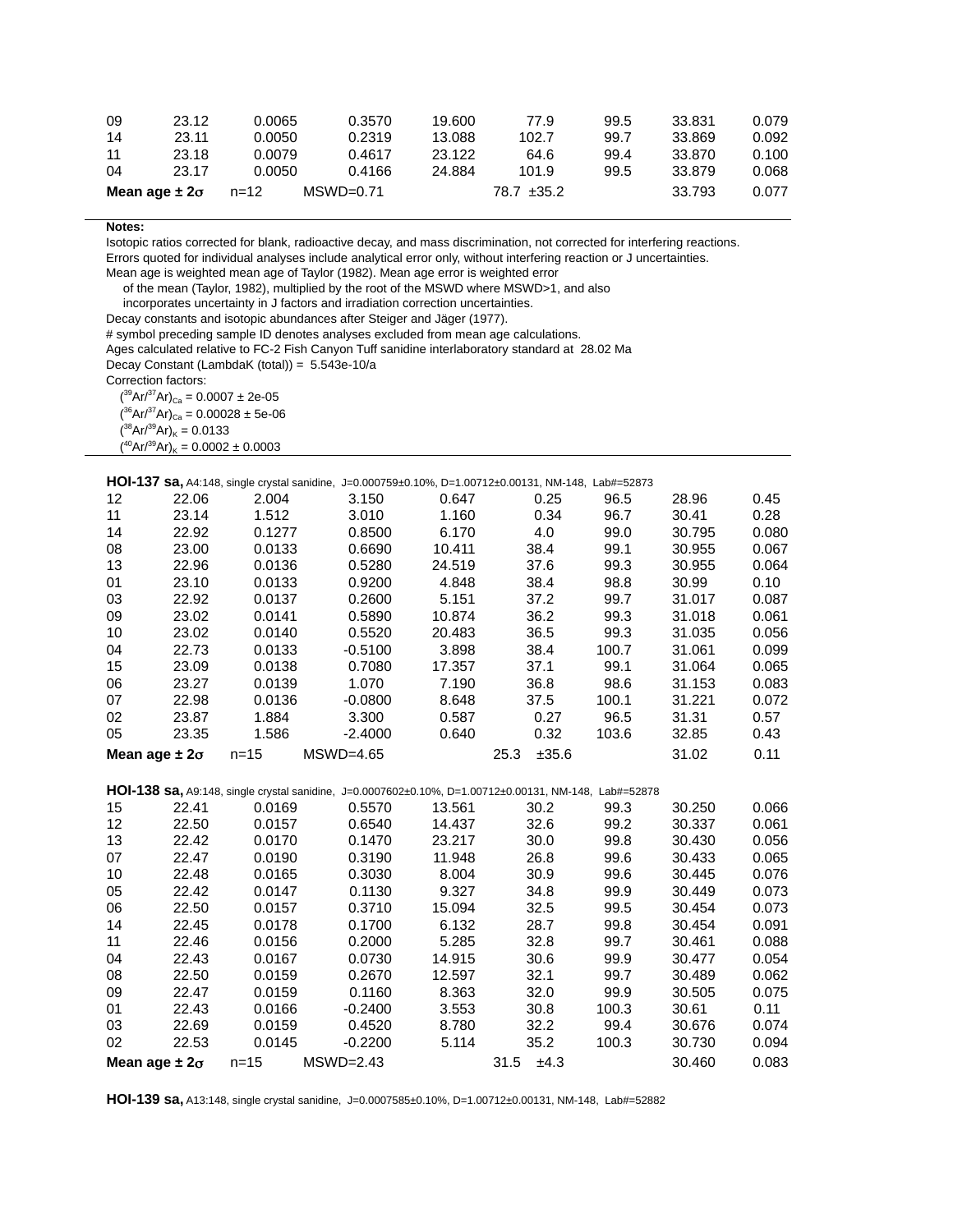| 15                     | 20.00 | 1.848    | 0.8000      | 0.414  |      | 0.28  | 99.6  | 27.09  | 0.68  |
|------------------------|-------|----------|-------------|--------|------|-------|-------|--------|-------|
| 08                     | 21.55 | 1.617    | 3.640       | 0.871  |      | 0.32  | 95.6  | 28.01  | 0.33  |
| 06                     | 20.90 | 1.978    | 0.9600      | 0.958  |      | 0.26  | 99.4  | 28.26  | 0.38  |
| 07                     | 21.15 | 0.0102   | 0.6800      | 12.334 |      | 49.9  | 99.1  | 28.436 | 0.060 |
| 10                     | 21.26 | 0.0098   | 0.7440      | 9.147  |      | 52.2  | 99.0  | 28.558 | 0.068 |
| 09                     | 21.31 | 0.0090   | 0.6880      | 9.580  |      | 56.9  | 99.1  | 28.650 | 0.062 |
| 04                     | 21.25 | 0.0091   | 0.3570      | 11.374 |      | 55.9  | 99.5  | 28.699 | 0.058 |
| 05                     | 21.23 | 0.0095   | 0.1220      | 13.786 |      | 53.7  | 99.8  | 28.769 | 0.055 |
| 02                     | 21.34 | 0.0100   | 0.4790      | 13.957 |      | 50.8  | 99.3  | 28.772 | 0.061 |
| 03                     | 21.20 | 0.1535   | $-0.1000$   | 5.628  |      | 3.3   | 100.2 | 28.839 | 0.076 |
| 11                     | 20.77 | 1.627    | $-1.1200$   | 0.732  |      | 0.31  | 102.2 | 28.85  | 0.31  |
| 01                     | 21.24 | 0.0727   | $-0.1400$   | 6.250  |      | 7.0   | 100.2 | 28.898 | 0.083 |
| 14                     | 22.86 | 1.568    | 4.900       | 0.903  |      | 0.33  | 94.2  | 29.28  | 0.33  |
| 13                     | 21.50 | 1.763    | 0.1200      | 0.952  |      | 0.29  | 100.5 | 29.37  | 0.30  |
| 12                     | 22.63 | 1.703    | $-1.2000$   | 0.469  |      | 0.30  | 102.2 | 31.40  | 0.57  |
| Mean age $\pm 2\sigma$ |       | $n = 15$ | $MSWD=5.60$ |        | 22.1 | ±52.8 |       | 28.69  | 0.12  |

Isotopic ratios corrected for blank, radioactive decay, and mass discrimination, not corrected for interferring reactions.

Ages calculated ralative to FC-1 Fish Canyon Tuff sanidine interlaboratory standard at 27.84 Ma.

Errors quoted for individual analyses include analytical error only, without interferring reaction or J uncertainties.

Mean age is weighted mean age of Taylor (1982). Mean age error is weighted error

of the mean (Taylor, 1982), multiplied by the root of the MSWD where MSWD>1, and also

incorporates uncertainty in J factors and irradiation correction uncertainties.

Decay constants and isotopic abundances after Steiger and Jaeger (1977).

# symbol preceding sample ID denotes analyses excluded from mean age calculations.

Discrimination =  $1.00712 \pm 0.00131$ 

Correction factors:

 $({}^{39}Ar/{}^{37}Ar)_{\rm Ca} = 0.0007 \pm 2e\text{-}05$  $(36Ar)^{37}Ar)_{Ca} = 0.00028 \pm 5e-06$ 

 $({}^{38}Ar/{}^{39}Ar)_K = 0.01077$ 

 $(^{40}Ar/^{39}Ar)_K = 0.0002 \pm 0.0003$ 

**H00-53,** single crystal sanidine, J=0.000776±0.10%, D=1.00276±0.001, NM-130, Lab#=51720

|                        |       | <b>FTUU-33,</b> Single crystal sanigine, J=0.000776±0.10%, D=1.00276±0.001, NM-130, Lab#=51720 |             |        |                 |       |        |       |
|------------------------|-------|------------------------------------------------------------------------------------------------|-------------|--------|-----------------|-------|--------|-------|
| 01                     | 21.68 | 0.0163                                                                                         | 1.089       | 4.701  | 31.2            | 98.5  | 29.65  | 0.11  |
| 15                     | 24.39 | 0.0061                                                                                         | 0.8171      | 7.689  | 83.9            | 99.0  | 33.488 | 0.094 |
| 13                     | 24.78 | 0.0079                                                                                         | 1.668       | 7.108  | 64.5            | 98.0  | 33.68  | 0.11  |
| 17                     | 24.73 | 0.0088                                                                                         | 0.1701      | 18.670 | 57.9            | 99.8  | 34.220 | 0.076 |
| 16                     | 24.78 | 0.0077                                                                                         | 0.2614      | 16.348 | 66.0            | 99.7  | 34.253 | 0.074 |
| 18                     | 25.31 | 0.0086                                                                                         | 1.715       | 20.197 | 59.6            | 98.0  | 34.395 | 0.069 |
| 02                     | 24.90 | 0.0083                                                                                         | 1.872       | 5.890  | 61.2            | 97.8  | 33.761 | 0.097 |
| 08                     | 24.53 | 0.0084                                                                                         | -0.0274     | 7.659  | 60.6            | 100.0 | 34.02  | 0.10  |
| 14                     | 24.71 | 0.0066                                                                                         | 0.5401      | 7.627  | 77.4            | 99.4  | 34.050 | 0.094 |
| $12 \,$                | 24.66 | 0.0071                                                                                         | 0.3178      | 8.769  | 72.1            | 99.6  | 34.074 | 0.078 |
| 03                     | 24.67 | 0.0087                                                                                         | 0.2506      | 18.168 | 58.5            | 99.7  | 34.108 | 0.067 |
| 06                     | 24.78 | 0.0091                                                                                         | 0.4485      | 6.323  | 56.1            | 99.5  | 34.178 | 0.093 |
| 10                     | 24.74 | 0.0086                                                                                         | 0.1712      | 19.616 | 59.0            | 99.8  | 34.236 | 0.064 |
| 09                     | 24.75 | 0.0085                                                                                         | 0.1345      | 16.649 | 60.1            | 99.8  | 34.268 | 0.079 |
| 11                     | 24.80 | 0.0082                                                                                         | 0.2678      | 15.176 | 61.9            | 99.7  | 34.280 | 0.067 |
| 07                     | 24.76 | 0.0087                                                                                         | $-0.0246$   | 8.028  | 58.8            | 100.0 | 34.339 | 0.077 |
| 04                     | 24.83 | 0.0087                                                                                         | 0.1168      | 17.773 | 58.4            | 99.9  | 34.385 | 0.070 |
| 05                     | 24.84 | 0.0132                                                                                         | $-0.5801$   | 1.754  | 38.5            | 100.7 | 34.68  | 0.23  |
| Mean age $\pm 2\sigma$ |       | $n = 13$                                                                                       | $MSWD=2.41$ |        | $62.0 \pm 12.4$ |       | 34.23  | 0.09  |
|                        |       |                                                                                                |             |        |                 |       |        |       |

### **H00-78,** single crystal sanidine, J=0.0007794±0.10%, D=1.00399±0.00123, NM-130, Lab#=51701

| 06 | 18.30 | 0.0437 | 1.336  | 3.160  | 11 7 | 97.9 | 25.00  | በ 17  |
|----|-------|--------|--------|--------|------|------|--------|-------|
| 02 | 18.37 | 0.0658 | 1.245  | 6.170  | 7.8  | 98.0 | 25.14  | 0.11  |
| 13 | 18.10 | 0.0425 | 0.2523 | 6.547  | 12.0 | 99.6 | 25.172 | 0.096 |
| 01 | 18.15 | 0.0518 | 0.3518 | 12.197 | 9.9  | 99.5 | 25.206 | 0.075 |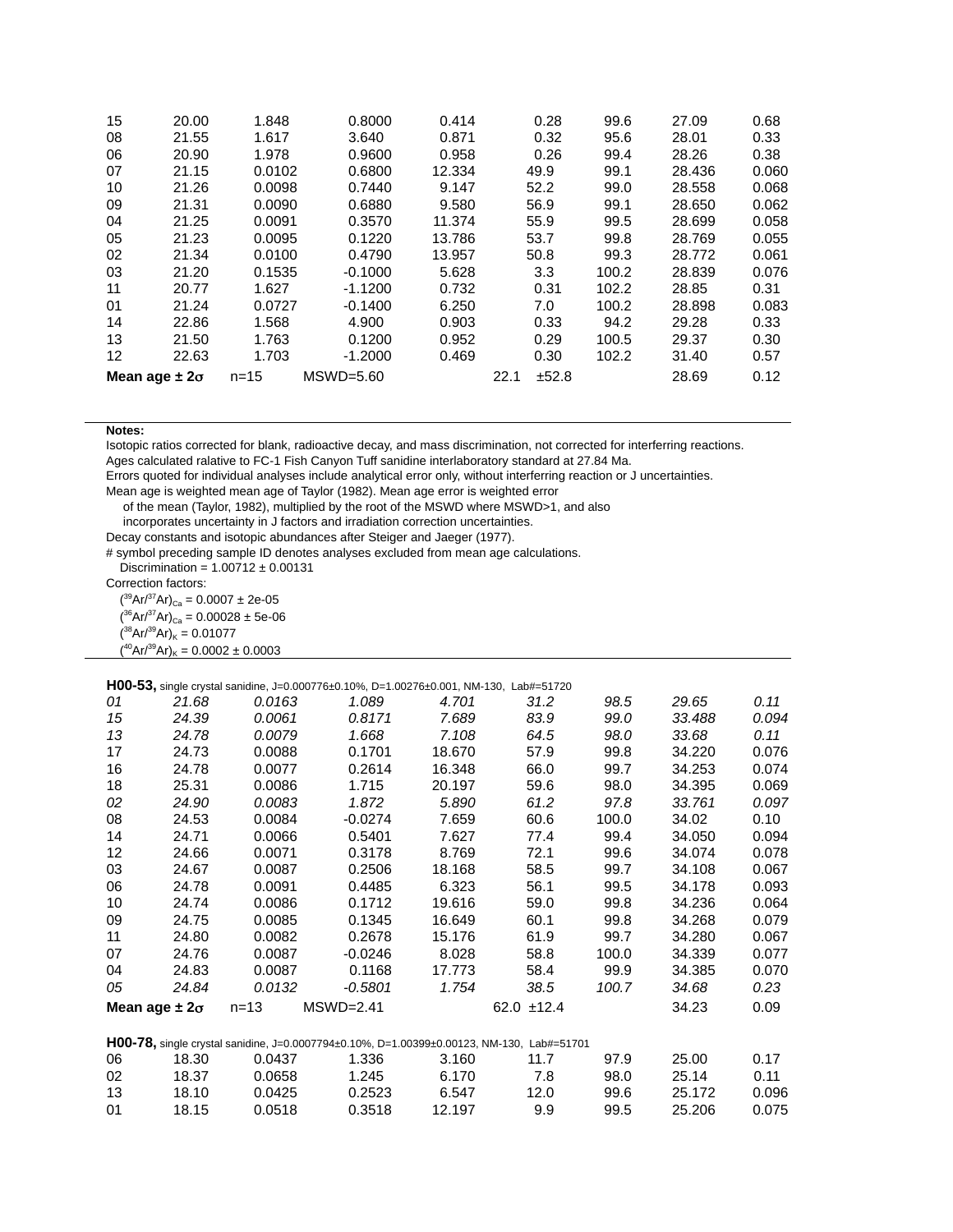| 04                     | 18.24 | 0.0584                  | 0.6609    | 15.031        | 8.7  | 99.0  | 25.209 | 0.057 |
|------------------------|-------|-------------------------|-----------|---------------|------|-------|--------|-------|
| 10                     | 18.23 | 0.0918                  | 0.5299    | 8.827         | 5.6  | 99.2  | 25.246 | 0.077 |
| 03                     | 18.18 | 0.0439                  | 0.2927    | 14.252        | 11.6 | 99.5  | 25.269 | 0.053 |
| 08                     | 18.15 | 0.0574                  | 0.1960    | 10.123        | 8.9  | 99.7  | 25.269 | 0.070 |
| 14                     | 18.14 | 0.0717                  | 0.1542    | 5.141         | 7.1  | 99.8  | 25.28  | 0.11  |
| 09                     | 18.29 | 0.0422                  | 0.5833    | 7.187         | 12.1 | 99.1  | 25.298 | 0.086 |
| 15                     | 18.19 | 0.0476                  | 0.2505    | 10.429        | 10.7 | 99.6  | 25.302 | 0.071 |
| 11                     | 18.19 | 0.1166                  | $-0.0323$ | 3.888         | 4.4  | 100.1 | 25.42  | 0.14  |
| 12                     | 18.23 | 0.0378                  | $-0.0233$ | 5.988         | 13.5 | 100.1 | 25.46  | 0.11  |
| 07                     | 18.16 | 0.0547                  | $-0.3506$ | 3.472         | 9.3  | 100.6 | 25.51  | 0.13  |
| 05                     | 18.45 | 0.0542                  | 0.0925    | 3.513         | 9.4  | 99.9  | 25.72  | 0.13  |
| Mean age $\pm 2\sigma$ |       | $MSWD=1.94$<br>$n = 15$ |           | $9.5 \pm 5.1$ |      |       | 25.274 | 0.078 |

Isotopic ratios corrected for blank, radioactive decay, and mass discrimination, not corrected for interfering reactions.

Errors quoted for individual analyses include analytical error only, without interfering reaction or J uncertainties.

Mean age is weighted mean age of Taylor (1982). Mean age error is weighted error

of the mean (Taylor, 1982), multiplied by the root of the MSWD where MSWD>1, and also

incorporates uncertainty in J factors and irradiation correction uncertainties.

Decay constants and isotopic abundances after Steiger and Jäger (1977).

# symbol preceding sample ID denotes analyses excluded from mean age calculations.

Ages calculated relative to FC-2 Fish Canyon Tuff sanidine interlaboratory standard at 28.02 Ma

Decay Constant (LambdaK (total)) = 5.543e-10/a

Correction factors:

 $({}^{39}Ar/{}^{37}Ar)_{Ca} = 0.00089 \pm 3e-05$  $(36Ar)^{37}Ar)_{Ca} = 0.00028 \pm 1.1e-05$  $(38Ar)^{39}Ar$ <sub>K</sub> = 0.0133  $(40Ar^{39}Ar)_{K} = 0.0002 \pm 0.0003$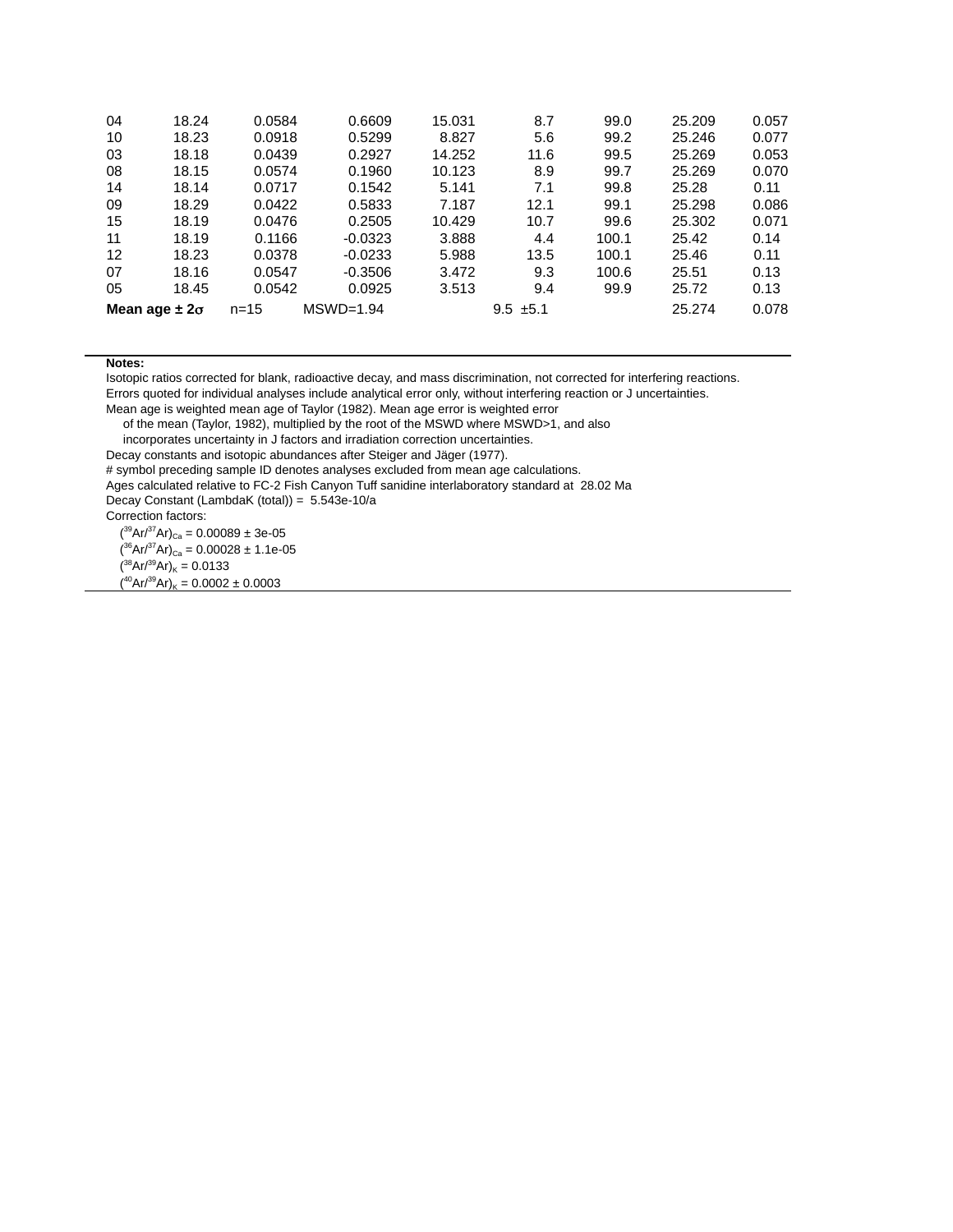Plots (Ideograms) of 40Ar/39Ar Analyses of Single Sanidine Grains, Caetano Tuff and Related Rocks

Graphs from, top to bottom, for most plots are %Radiogenic, K/Ca (generally 1 to 100), Individual analyses with 2 sigma error bars, and Probability

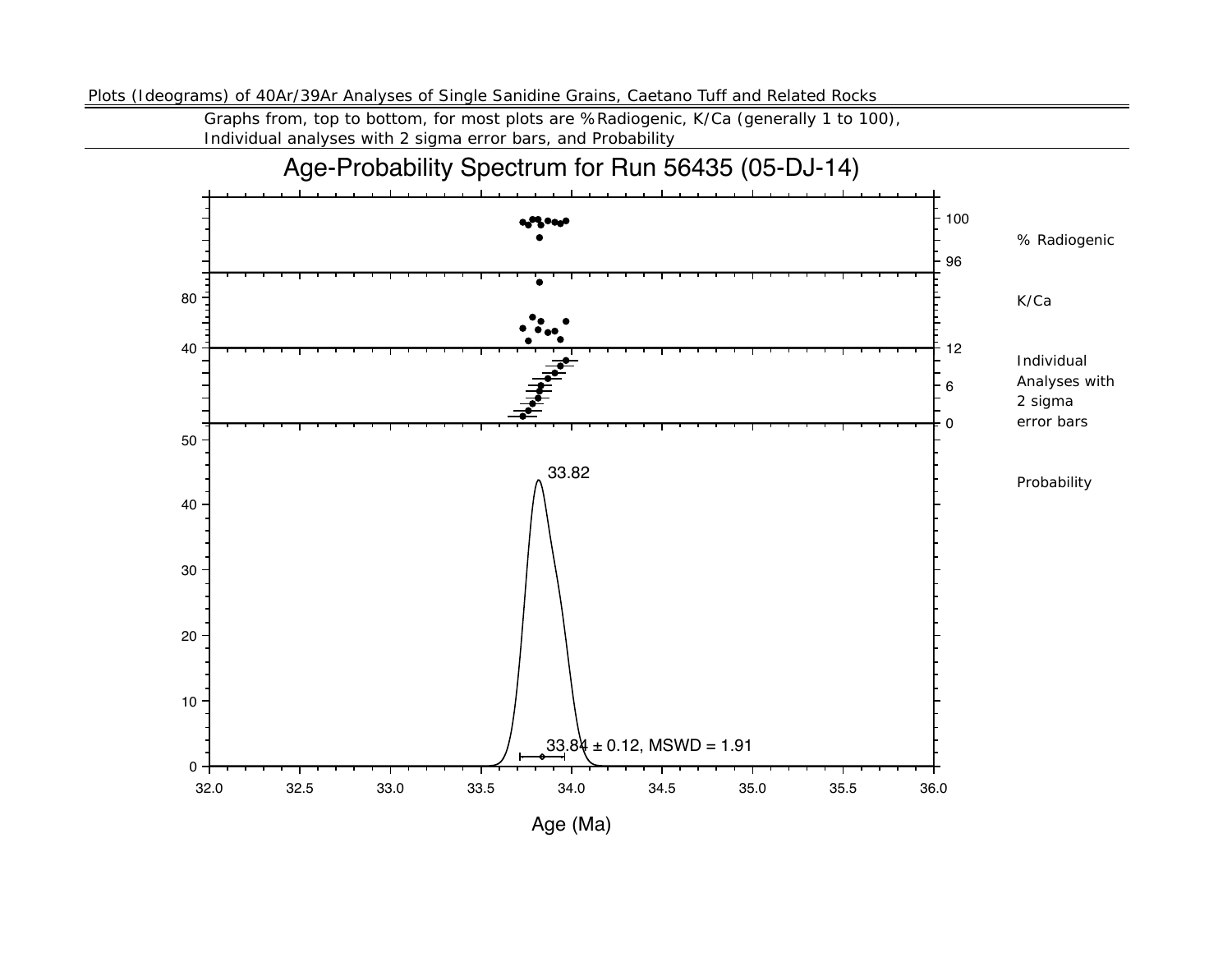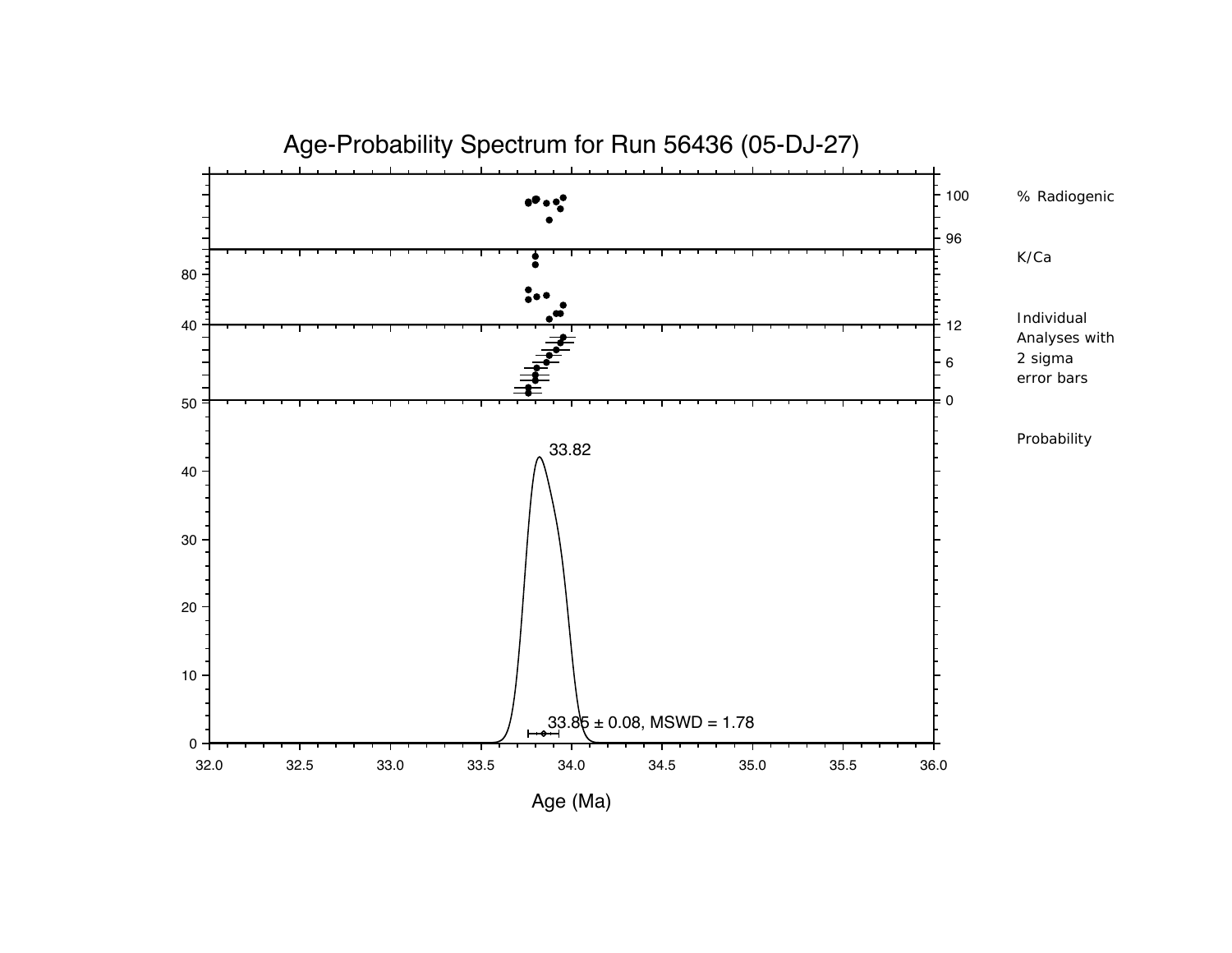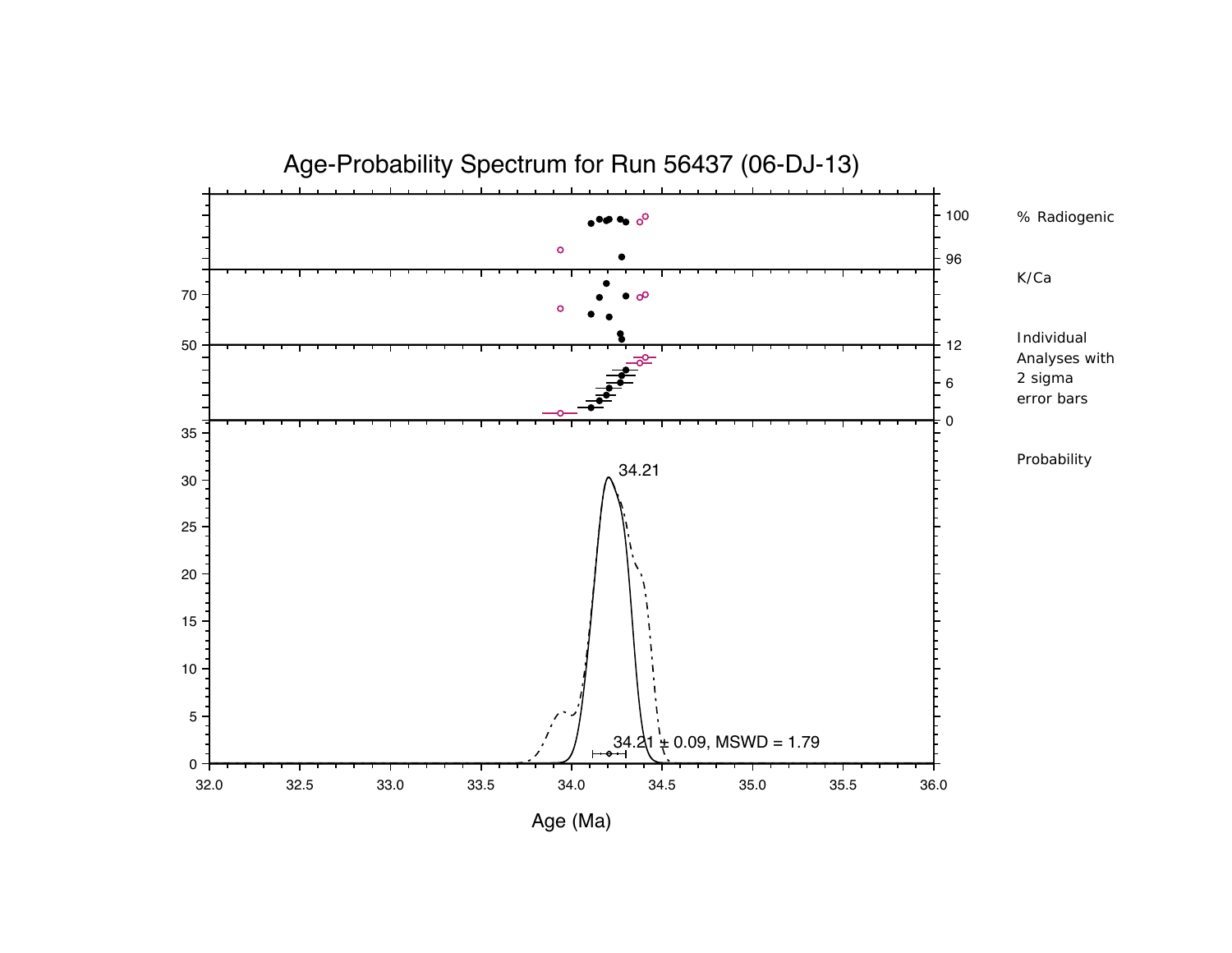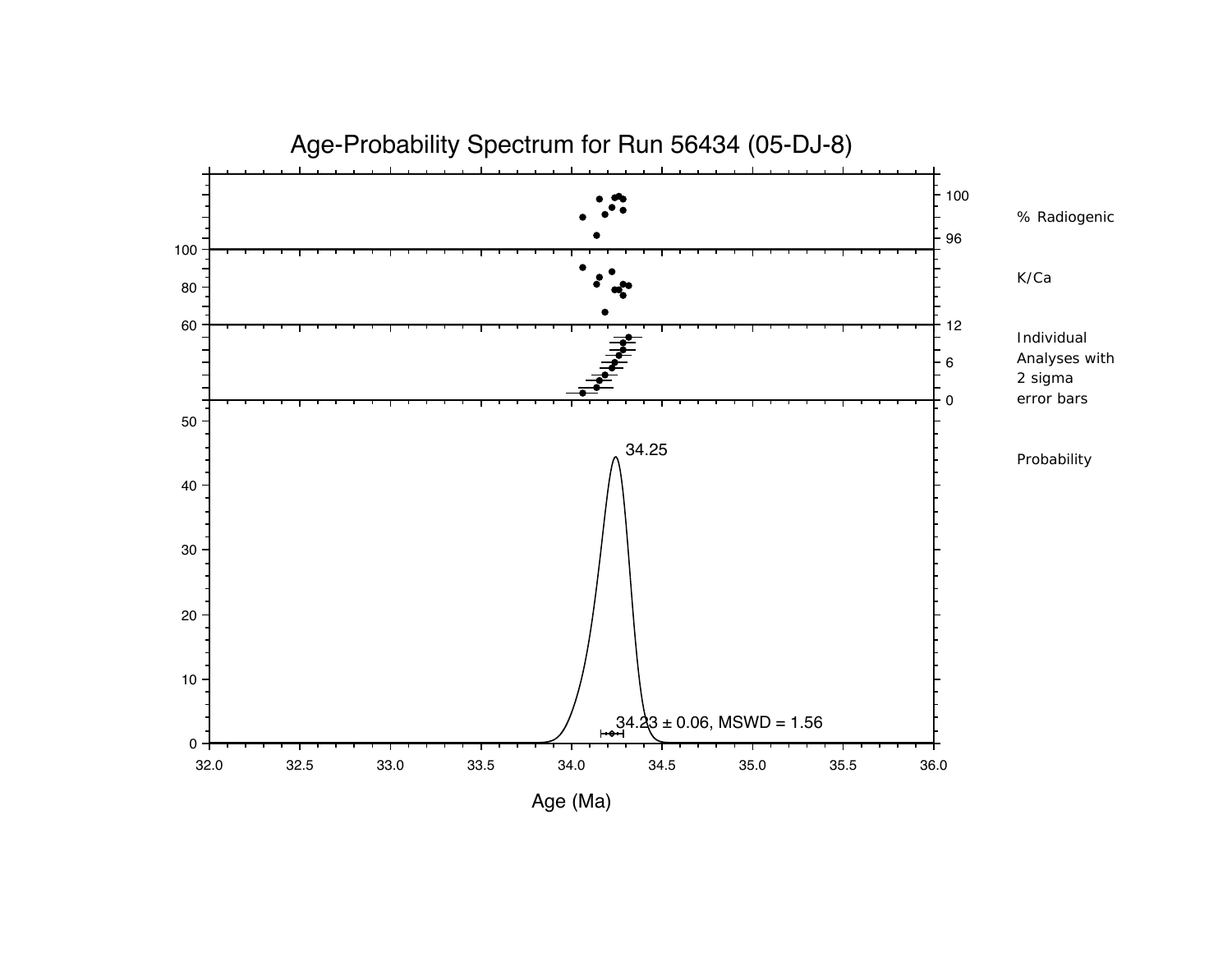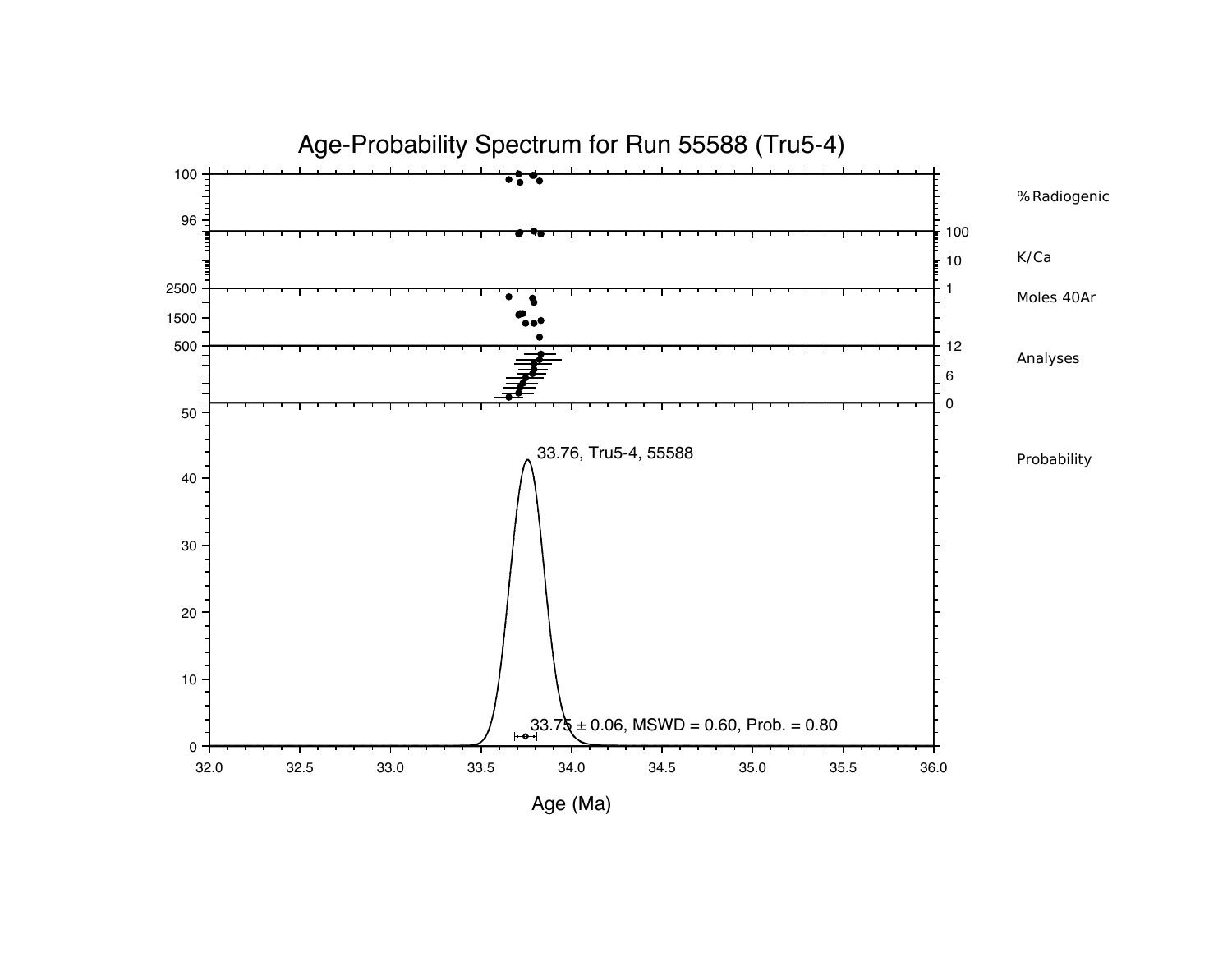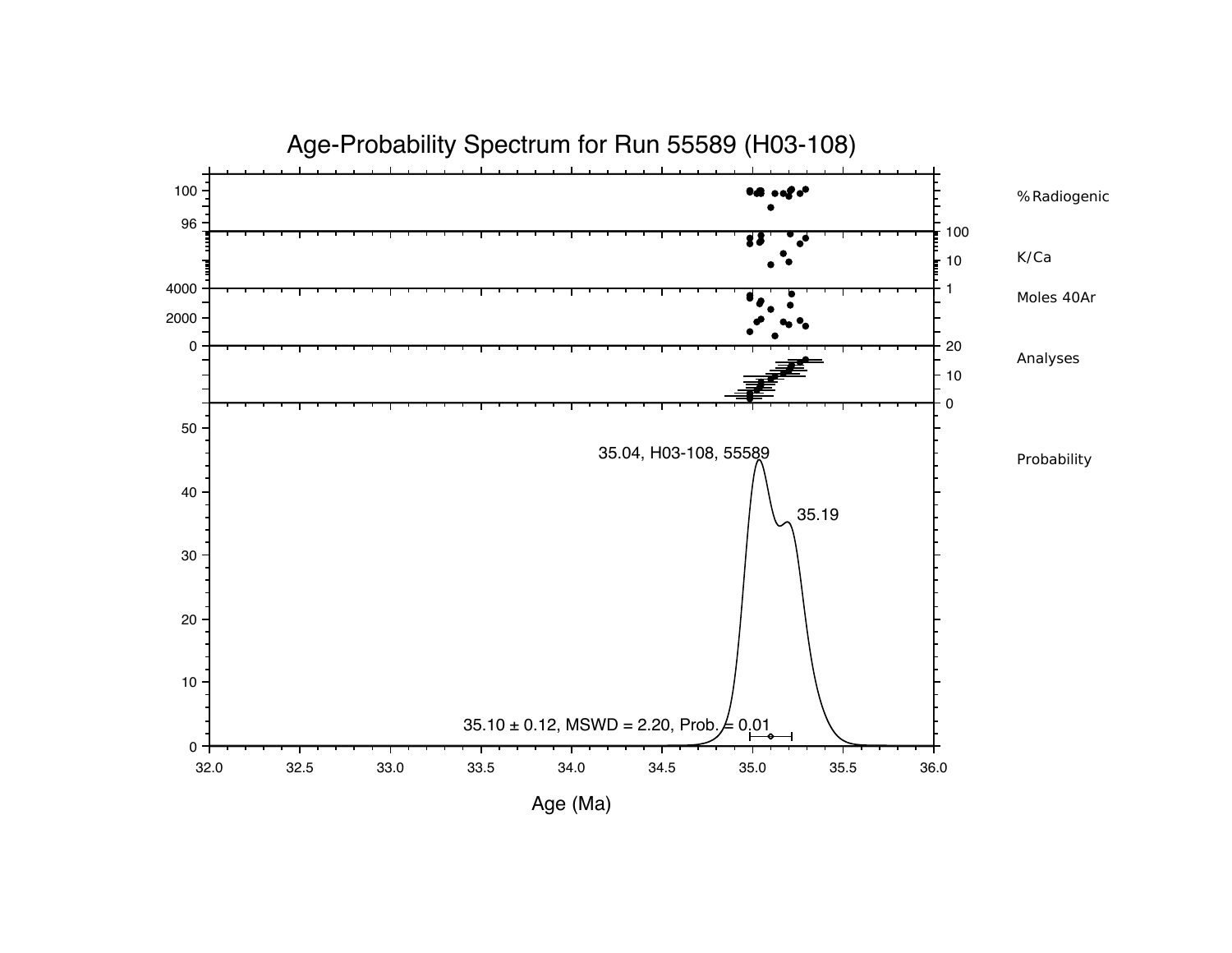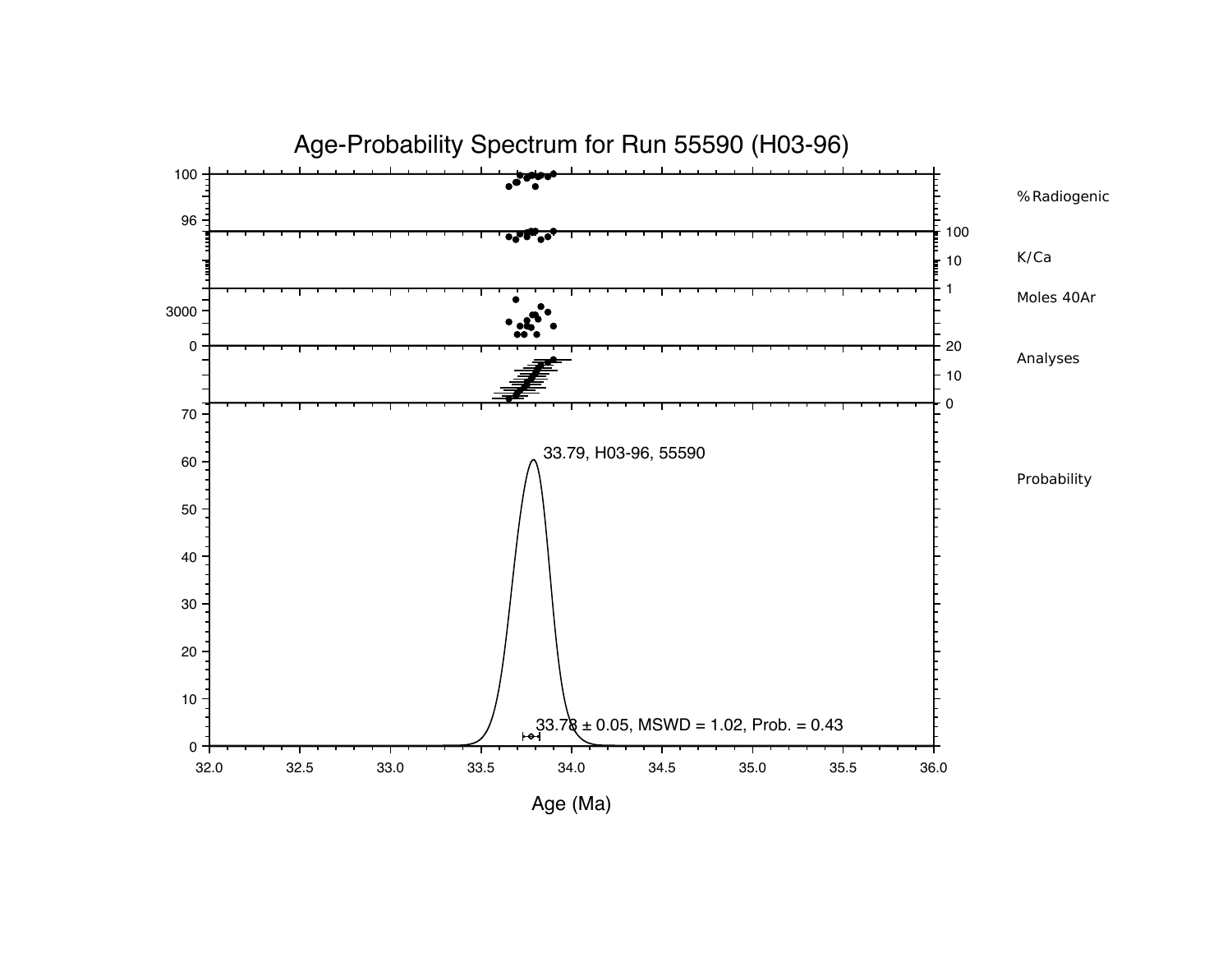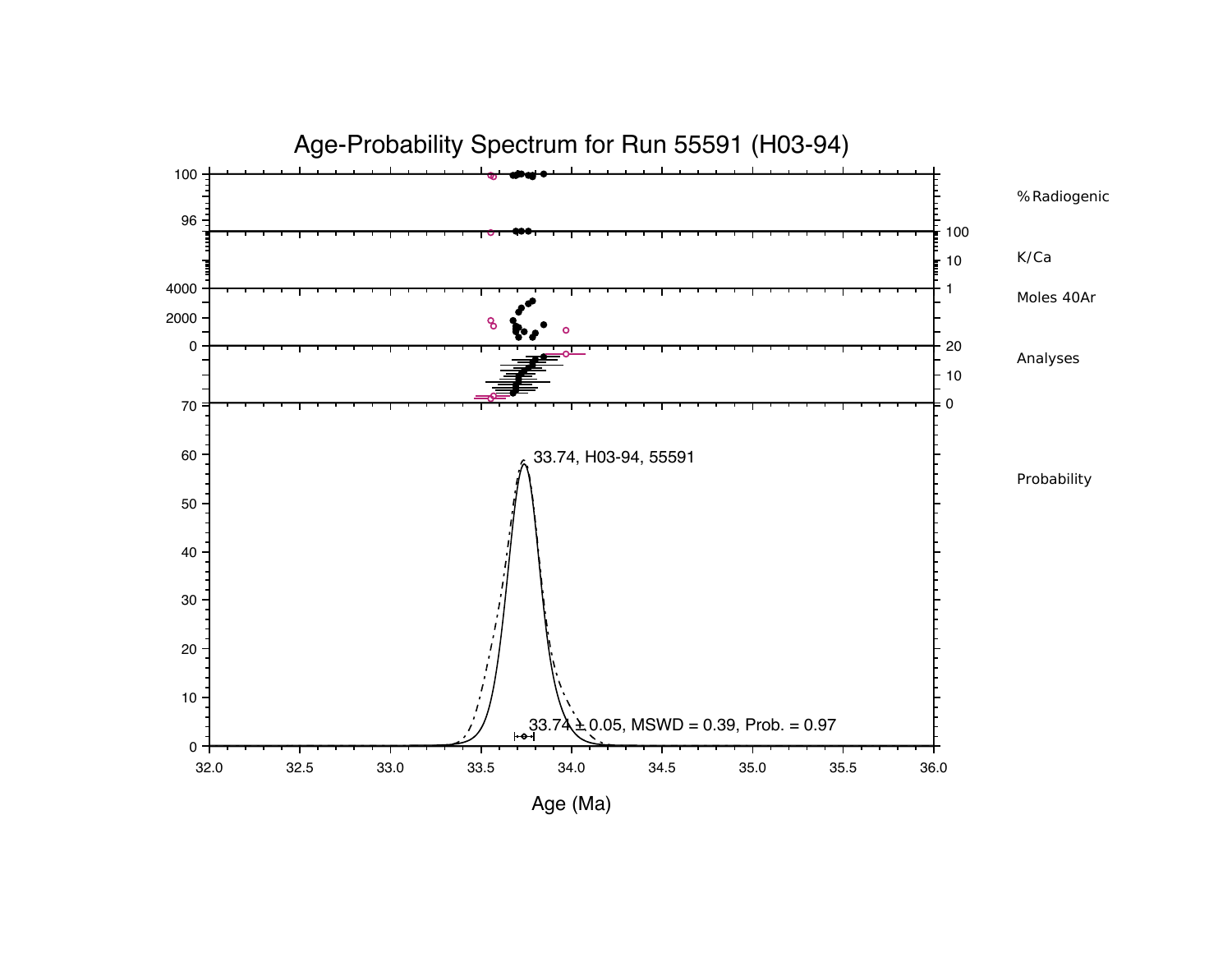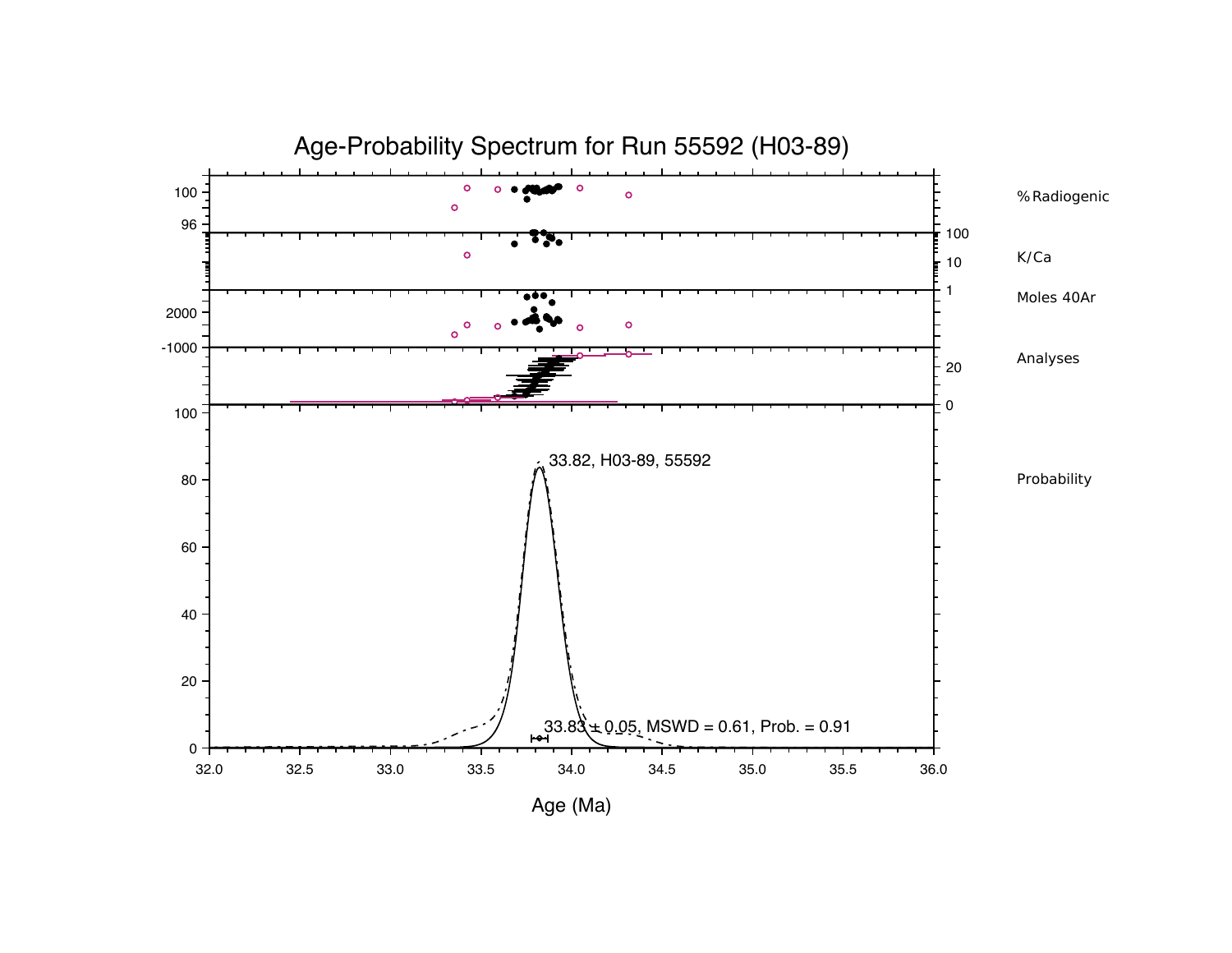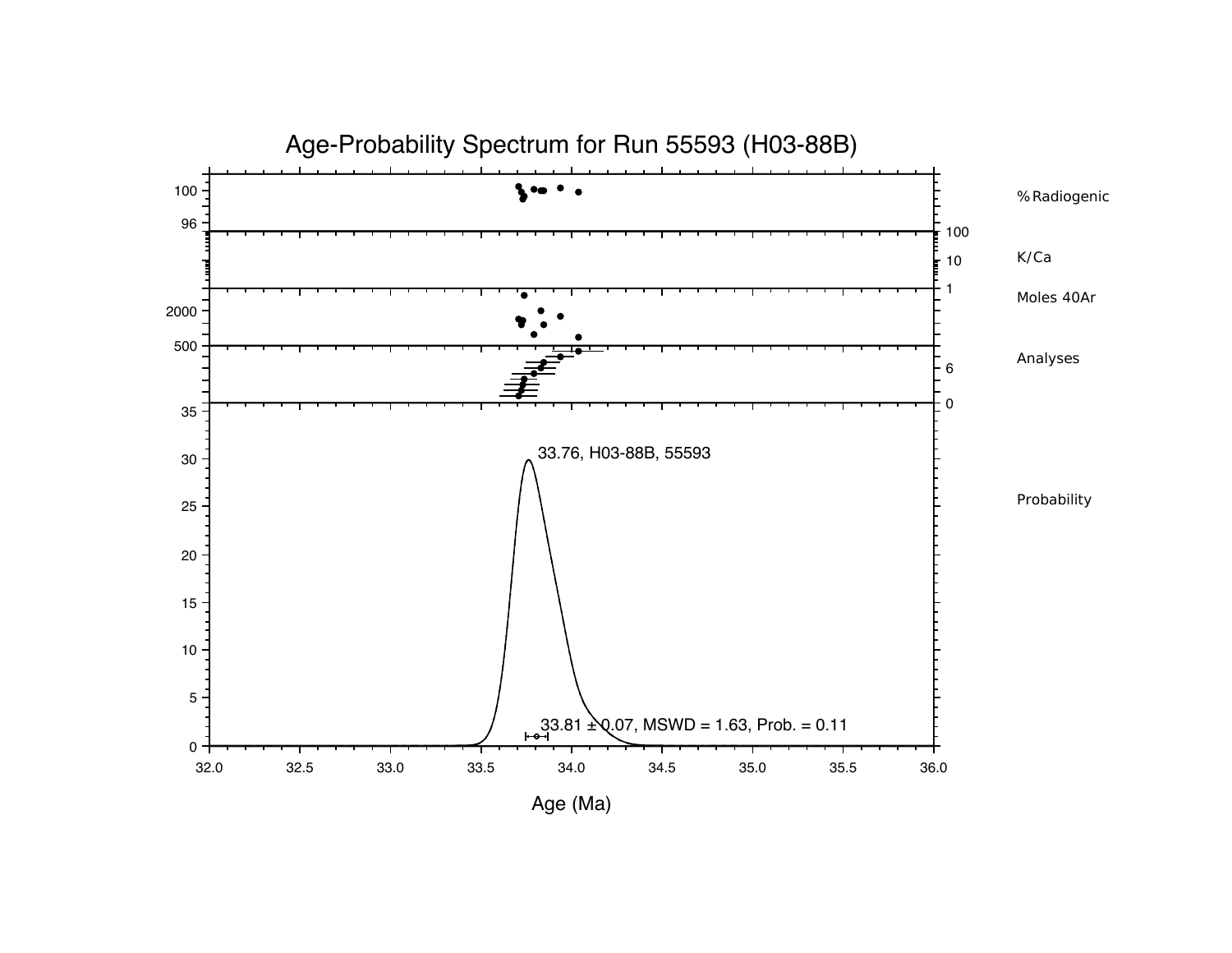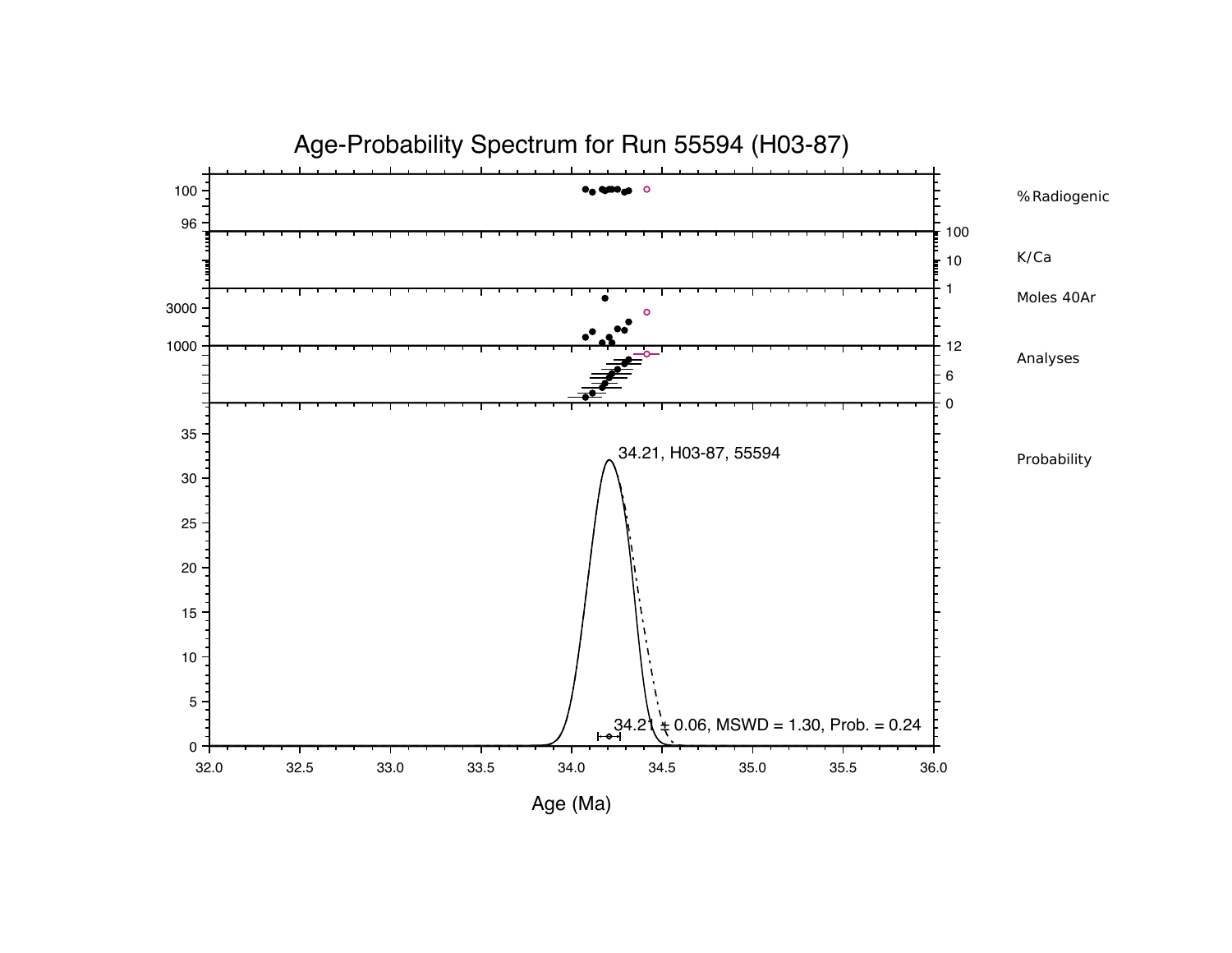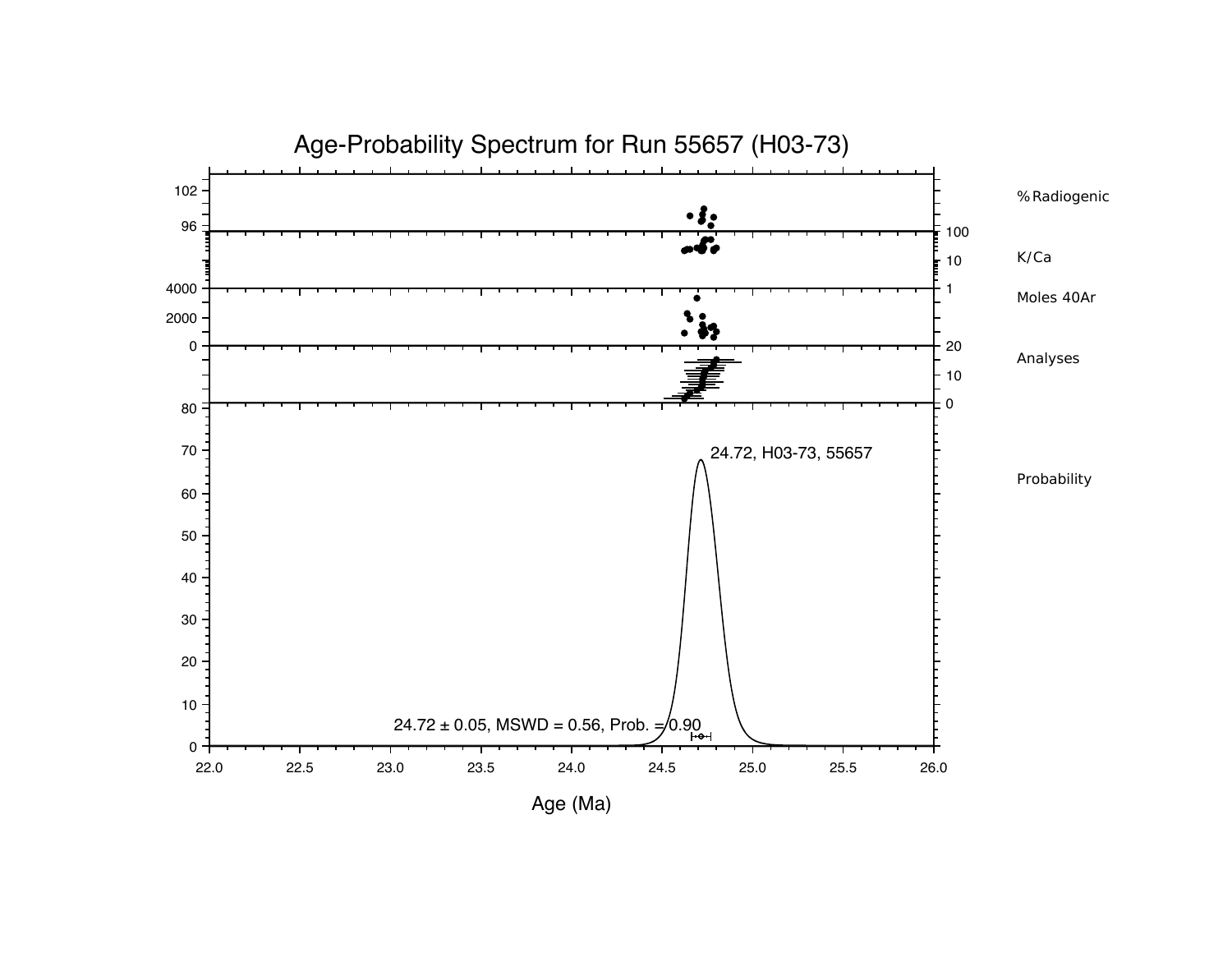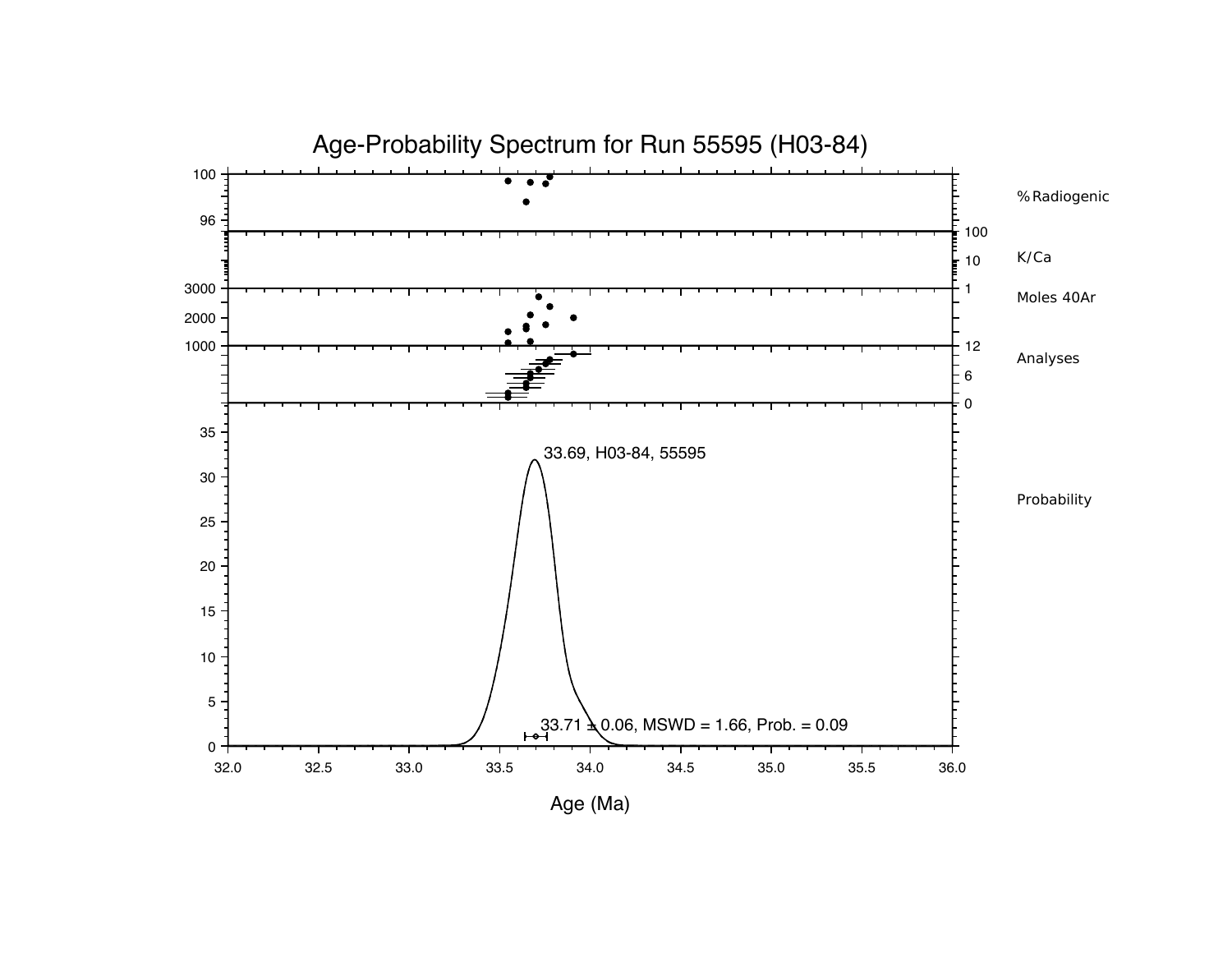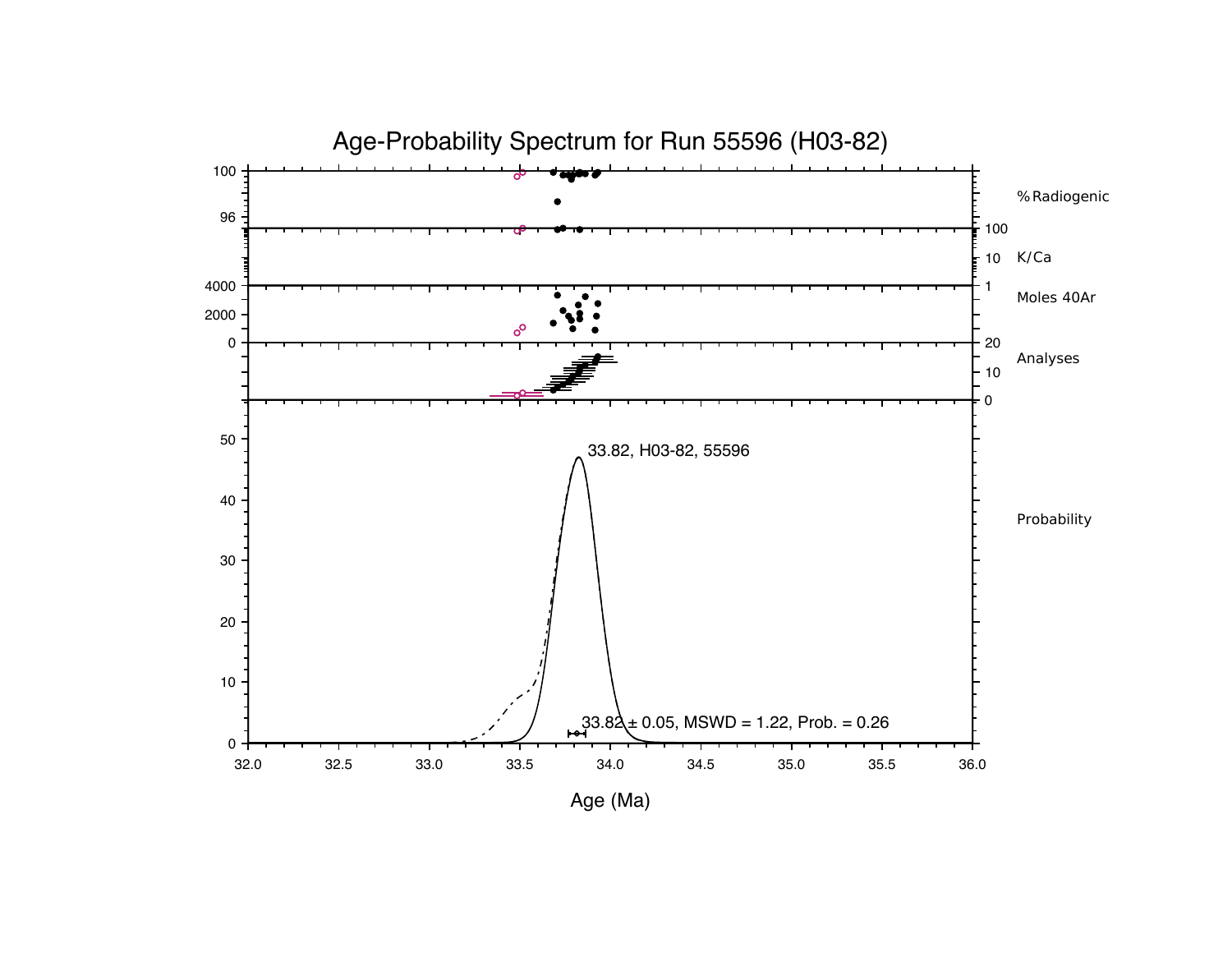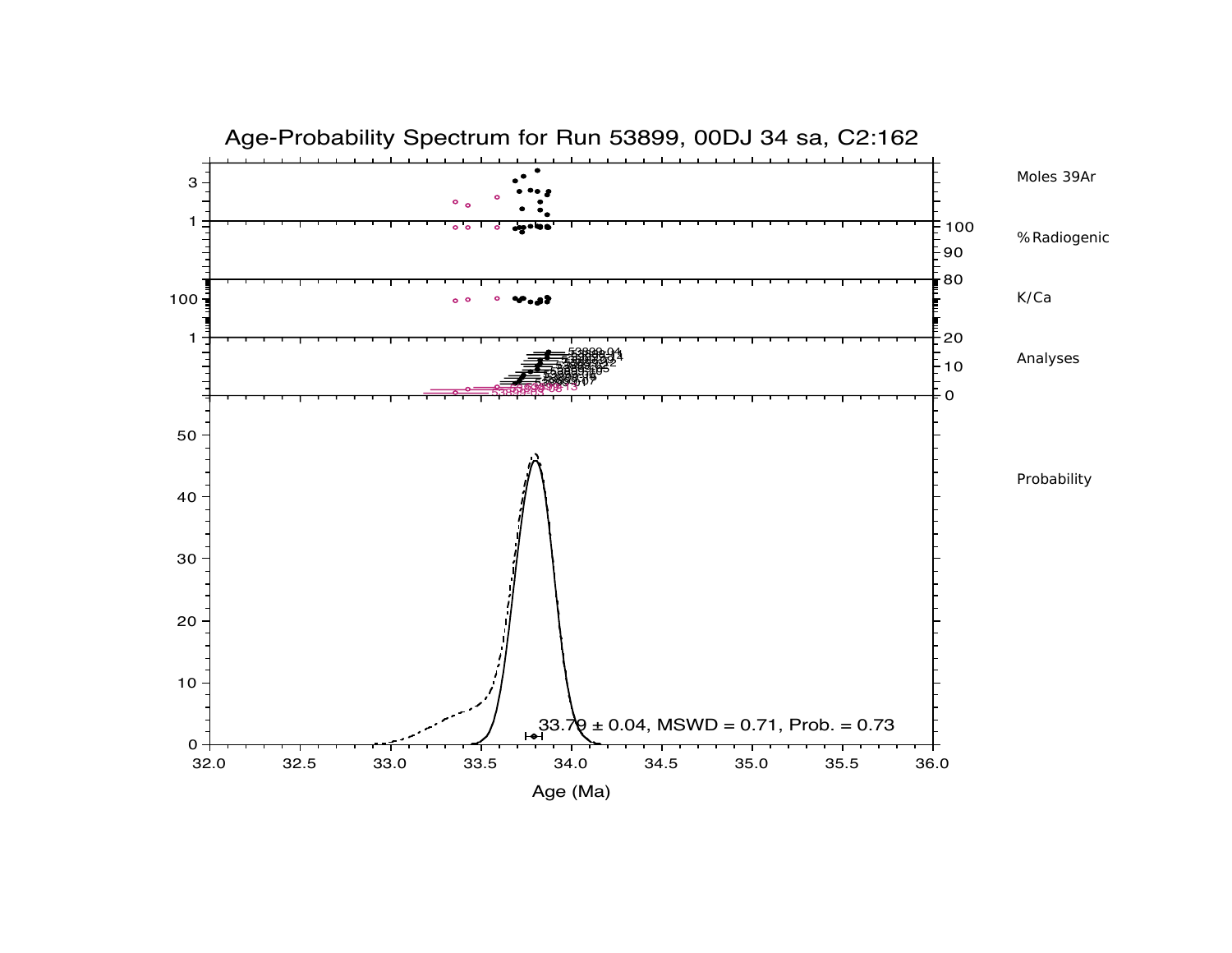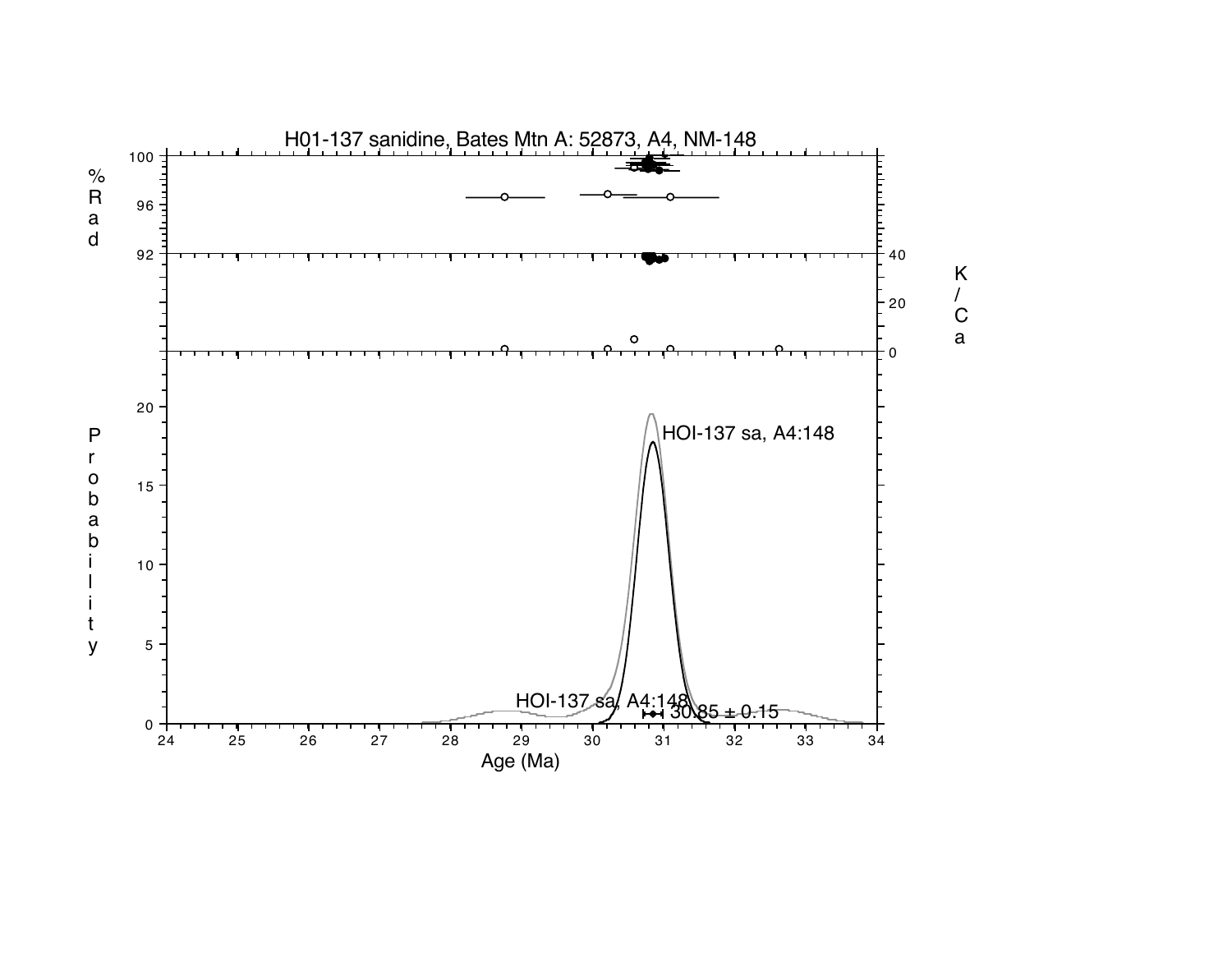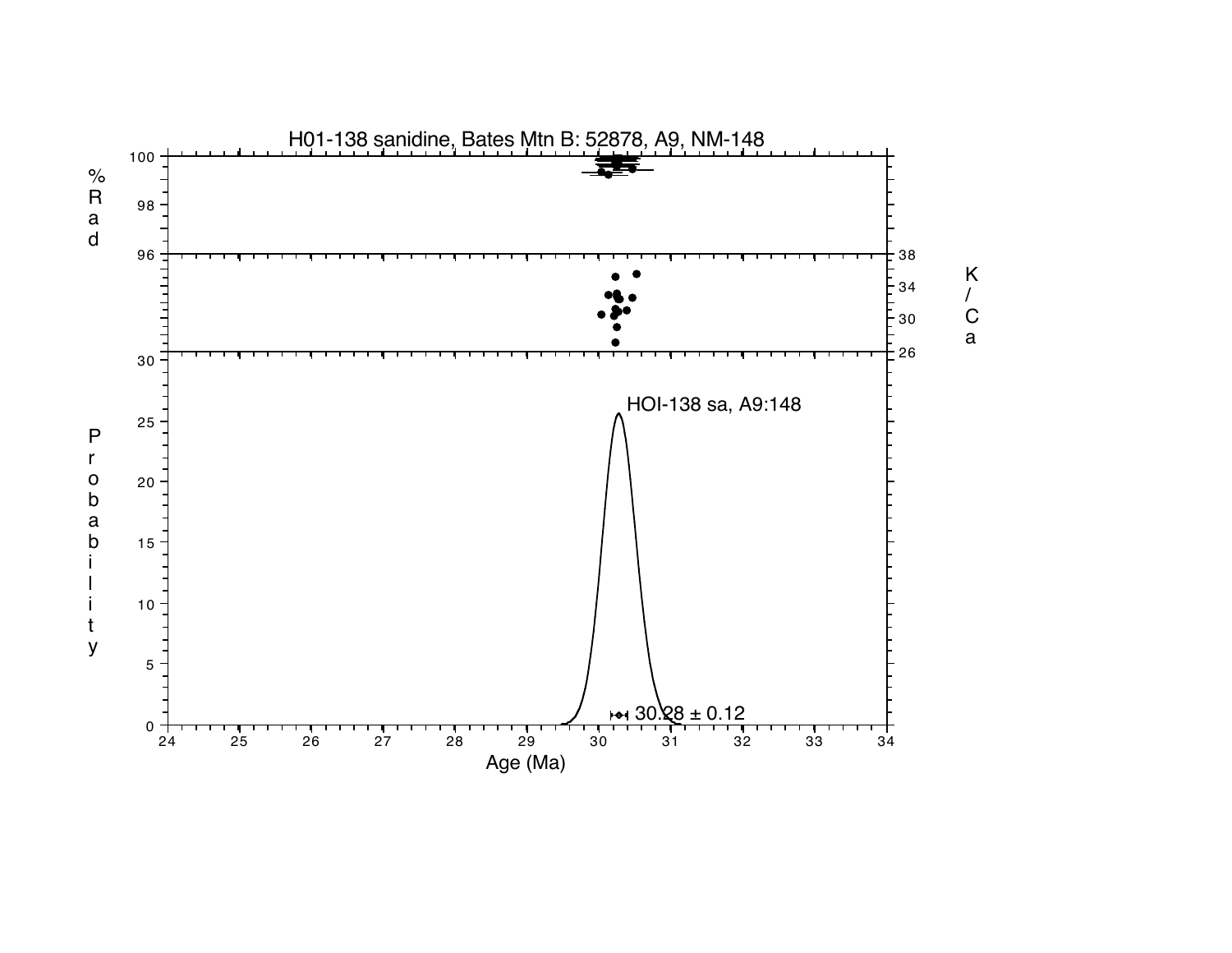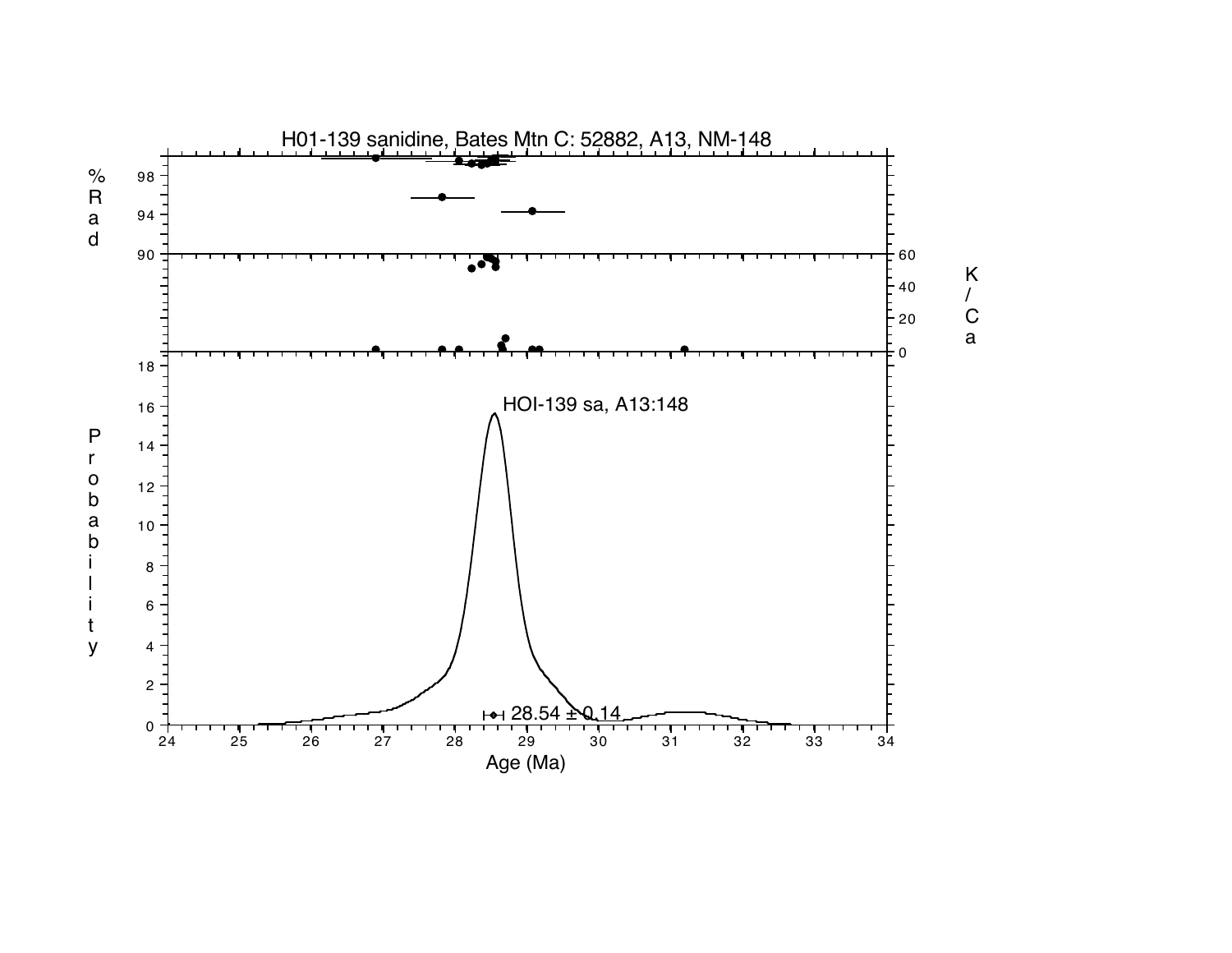